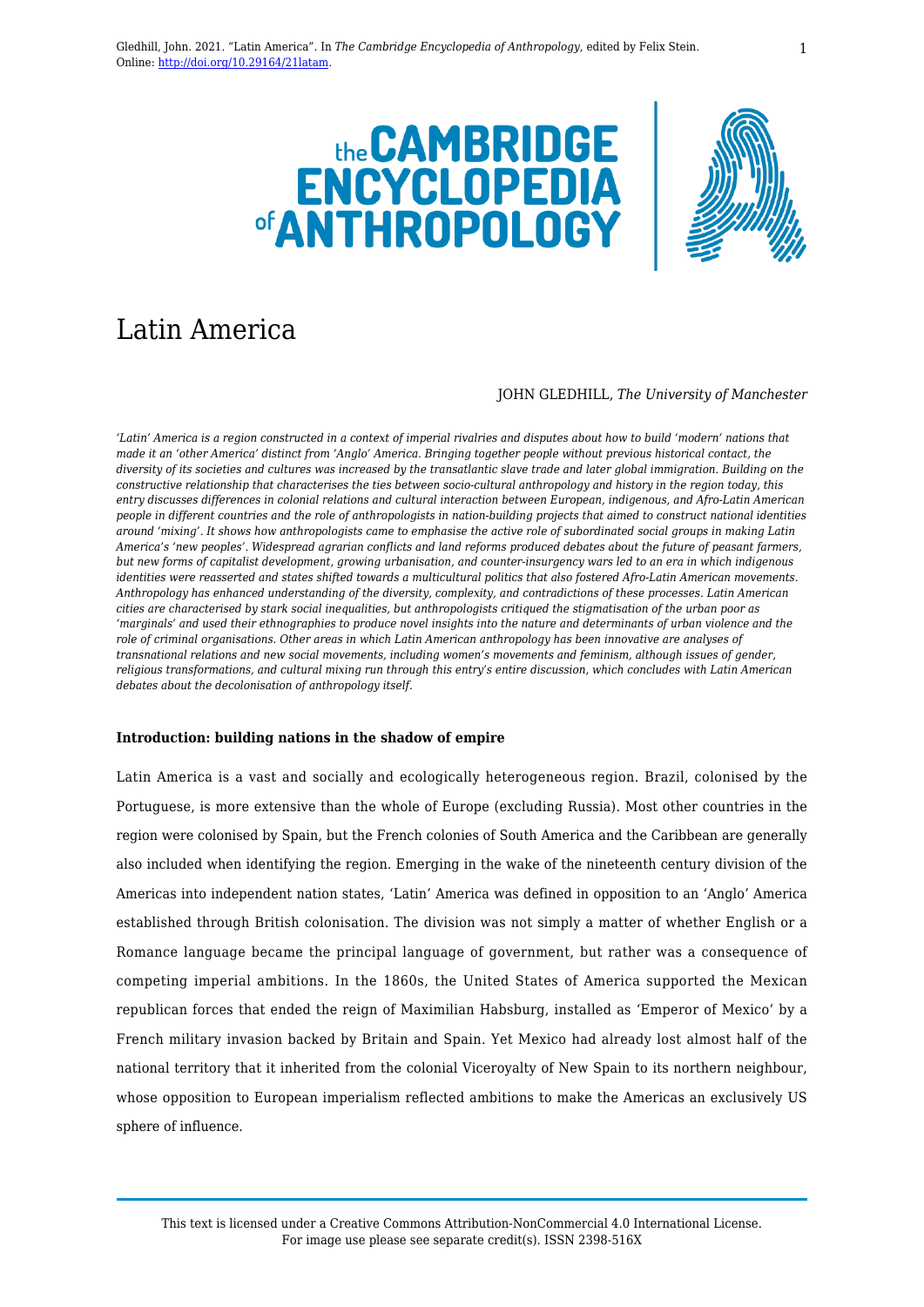For some elites in the Latin American republics, the United States represented a model to emulate, yet those who looked there or to Europe for models of 'progress' often saw the nature of the peoples that they governed as a barrier to achieving it. Most 'Latin' Americans were the product of biological and cultural mixing of Europeans with the original indigenous population and African slaves. Whether their concern was with the continuing existence of culturally distinct indigenous communities considered 'backward' or rebellious, or prompted by 'scientific racist' theories that the mixing of 'races' deemed unequal in their capacities produced 'degeneration', many who saw themselves as descendants of Europeans born in the Americas (*criollos*) aspired to 'whiten' their nations through new immigration from Europe.

By the end of the nineteenth century, however, new nationalist visions were taking a more positive view of the 'mixed' character of Latin American peoples. Cuban revolutionary nationalist José Martí met the issue of growing US domination head on. Insisting that, in contrast to the segregated United States, there could be no racism in Latin America's future 'because there are no races', Martí argued that Latin Americans should develop institutions adapted to the 'nature' of their own peoples rather than imitate a threatening northern neighbour 'who does not know us' (Martí 1891). Yet more positive views of the capabilities of the 'mixed' peoples did not necessarily entail rejecting the United States and Europe as models for 'progress'. Peruvian socialist José Carlos Mariategui argued that revolutionary politics in his country could not be based on Western models because the role of indigenous Peruvians would be crucial. Yet he also wrote in 1928 that 'the only salvation for Indo-America lies in European and Western science and thought' (Mariategui 1971). Positive evaluation of the capabilities of people of mixed European and indigenous ancestry did not eliminate the idea that Latin American countries needed to address an 'Indian problem'. Mexican philosopher José Vasconcelos (1948) turned scientific racism on its head by portraying the country's *mestizos* as a 'cosmic race', a 'fifth' race that brought all previously existing races together in a fusion that provided the region with the ability to develop a 'universal' civilisation free of racial oppression. Yet when Manuel Gamio, who was both an archaeologist and socio-cultural anthropologist, asked Vasconcelos, as a government minister, for resources for his research on living indigenous people as well as the archaeological heritage of pre-Hispanic Mexico, Vasconcelos refused, saying that it would be better to imitate the *gringo* solution to the 'Indian problem': 'the rifle' (Vértiz de la Fuente 2019: 62).

'Whitening' policies were sometimes pursued with genocidal force, exemplified by the Argentinian military conquest of the territories still controlled by indigenous people in the Patagonian Desert to make way for white settlers at the end of the 1870s. The promotion of new immigration from Europe brought migrants from Germany and Eastern Europe as well as 'Latin' Italy, Portugal, and Spain. Yet new immigration was not restricted to 'white' Europeans. The region's population includes significant numbers of people with Middle Eastern and East Asian ancestry. Connections across the Pacific as well as Atlantic oceans remain relevant to Latin America's geopolitical and economic options for the future. Yet Sidney Mintz (1974) distinguished the plantation societies of the Caribbean islands from mainland Latin America because their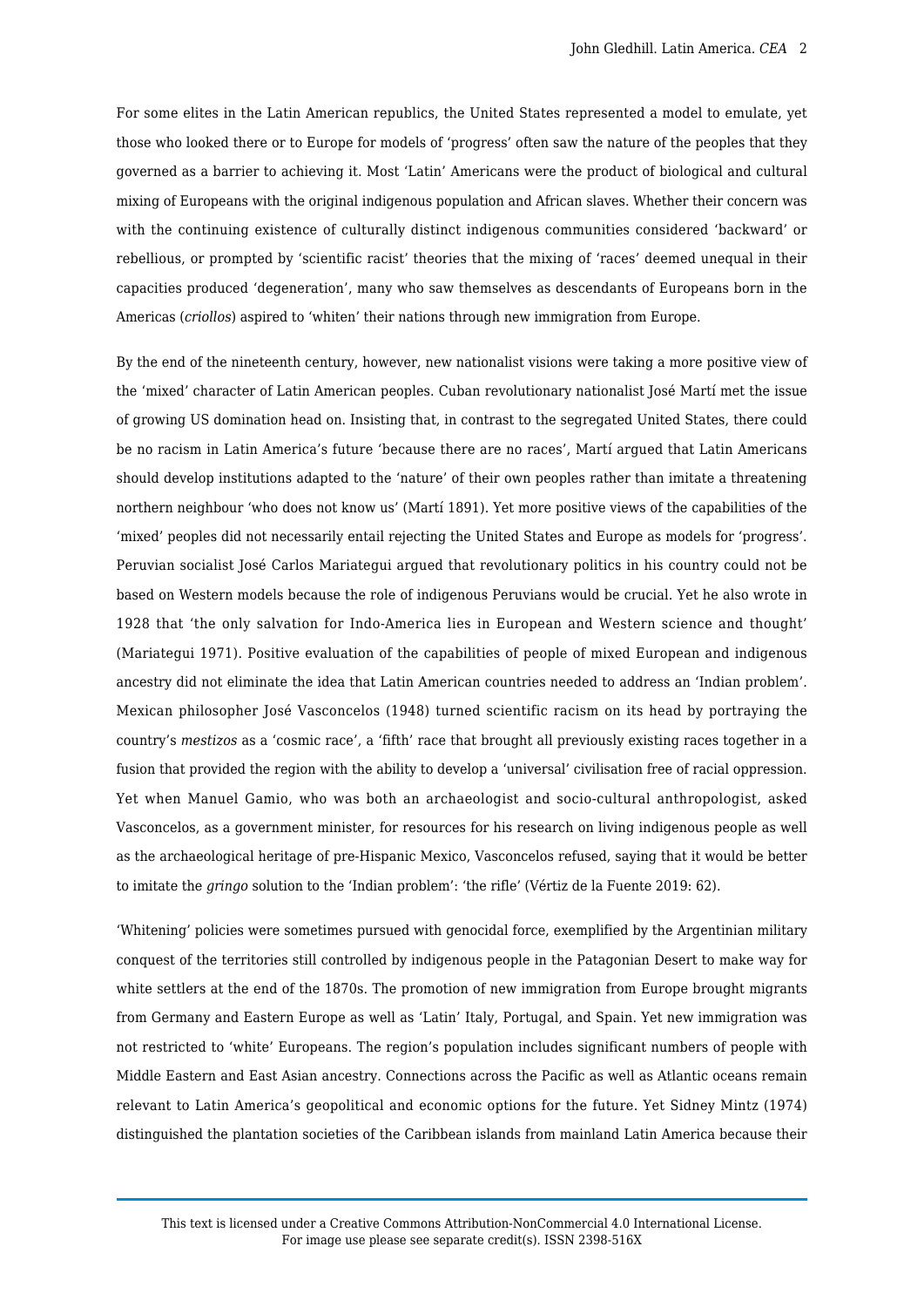indigenous populations were replaced by culturally, ethnically, and racially heterogeneous workers drawn from Africa, Asia, and Europe, producing 'new peoples' made up of 'strangers' bound together only by European domination. White elites used other ethnics or mixed-race people as middle-ranking 'buffer classes' to strengthen their control over black labouring classes (Allen 2014).

The study of Anglo and Latin America cannot be entirely separated (Shukla & Tinsman 2007; Fine-Dare & Rubenstein 2009). The transatlantic relations created by European expansion and reproduced through slavery and commerce shaped both. New migration from the south has contributed to making people who self-identify as 'Hispanics' or 'Latinos' the largest ethnic minority identified by the US census, at over eighteen percent of the population. Exploring similarities and differences in systems of ethno-racial stratification in the US and Latin America is long established. Points of similarity today include the militarised policing of poor people of colour (Graham 2011), ethno-racial social inequalities increased by deindustrialisation and neoliberal models of urban development (Smith 2002), and what Paul Farmer (2004) termed the 'structural violence' underlying the health inequalities so starkly underscored by the Covid-19 pandemic. Narco-violence in Mexico, Central America, and Colombia is clearly related to the demand for drugs within the United States. Endemic political corruption, authoritarianism, and violence sometimes foster a view of Latin America as a region of 'deficits' relative to the liberal capitalist societies of the North Atlantic. Yet although this does not absolve Latin American elites of their own share of responsibility, authoritarianism, civil conflict, paramilitary violence, and gang violence in Central America, are directly related to US meddling in the region, which replaced democracy with military dictatorship and counter-insurgency war during the Cold War and continues to undermine left-leaning governments today.

From its beginnings as an academic discipline in the twentieth century, Latin American anthropology has addressed social and political problems. Many anthropologists who were Latin American citizens played important institutional, public intellectual, and political roles in nation-building projects. Later generations have engaged with the demands of social movements as well as state policies. Studying issues that directly affect one's own life and those of one's fellow citizens does produce differences of perspective between 'native' and foreign anthropologists. Nevertheless, differences of class, gender, and ethnicity complicate anthropological work irrespective of nationality. George Stocking's (1982) distinction between 'Euro-American' and 'native' anthropologies as a distinction between anthropologies dedicated to the construction of empires versus anthropologies dedicated to the construction of nations may have been too simple (Archetti 2006). Yet, the tensions between anthropology with a global comparative orientation and nation-centric institutional missions prompted anthropologists such as Myriam Jimeno (2007) in Colombia and Otávio Velho (2003) in Brazil to argue that rethinking of theory and practice by 'native' scholars was in fact necessary.

Although Latin American anthropology has addressed social injustice, oppression, violence, and conflict, it is also about intense cultural creativity, in religion and ritual, popular culture, art, music and dance,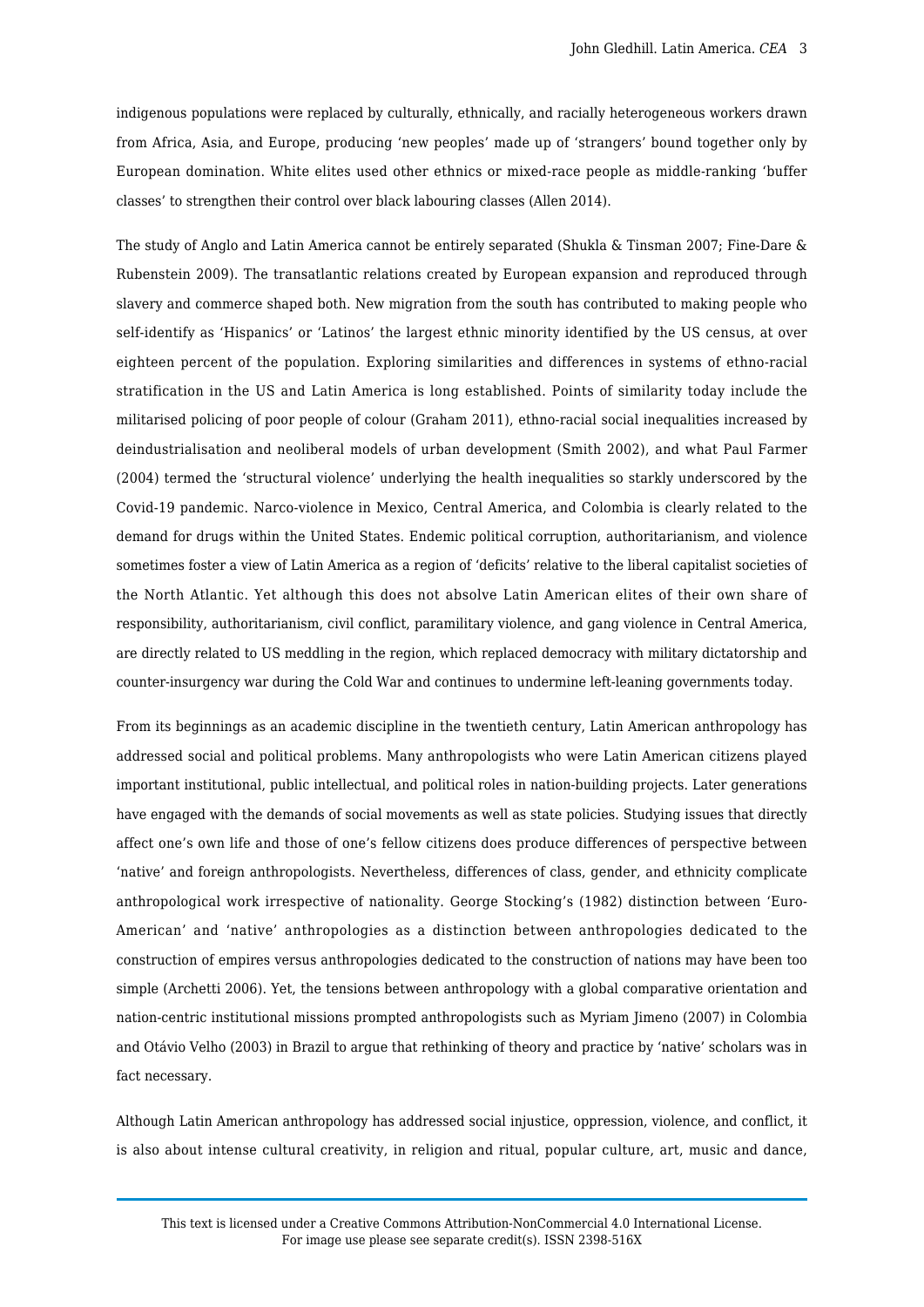highlighting social and cultural practices that enable people to maintain resilience in difficult circumstances.

#### **Indigenousness, mestizaje and state-building: historical perspectives**

Although the mixing of diverse cultures and the creation of new cultural forms makes studying Latin America attractive, the region was born of genocide. Wherever they came from, the bodies of the European invaders carried germs to which indigenous people had no acquired resistance. Although violence and exploitation also played a role, the indigenous population was decimated by infectious diseases, causing a global fall in temperatures as abandoned agricultural fields reverted to secondary vegetation that absorbed more carbon (Koch *et al.* 2019). Although Africans shared the immunities of Europeans, contributing to the infection of native Americans, inhuman conditions on the slave ships meant that at least fifteen percent of the more than ten million slaves transported from Africa between the sixteenth and nineteenth centuries died before even reaching the Americas, and the trade had devastating effects on the societies from which they were taken (Manning 1990). Yet by the final decades of the twentieth century, social movements founded on the assertion of indigenous and Afro identities were increasingly active in Latin American politics, despite assumptions that these differences would cease to be significant in societies in which states fostered national identities based on 'mixing'.

Anthropologists often distinguish Latin America's 'highland' zones, dominated by urbanised pre-colonial imperial states such as the Andean Incas and Mesoamerican Aztecs, from 'lowland' zones in which indigenous societies were 'egalitarian'. However, archaeology shows that European colonisation destroyed lowland societies that were different from those that anthropologists studied ethnographically. The lost lowland societies were integrated into stable and extensive regional networks of exchange and ceremonies, in some cases presenting evidence for social and political hierarchy that challenge the notion that social 'complexity' was impossible in lowland environmental conditions (Roosevelt 1999). The comparatively small number of Portuguese invaders of Brazil's coastal regions were able to exploit the indigenous Tupi-Guarani custom of incorporating male strangers into their communities by making them 'brothers-in-law' by giving them an indigenous girl to marry. This was the starting point for anthropologist, novelist, educator, and politician Darcy Ribeiro's (1995) account of the 'formation and meaning of Brazil' as a *mestiço* nation. Ribeiro documented the role of the mixed-race children of Portuguese fathers, and indigenous groups that allied with the Portuguese against others allied to French or Dutch invaders, in the expansion of slaveraiding into the interior. This, along with Jesuit missions, progressively transformed those indigenous people that conserved distinctive ways of life into what is today a small minority (0.4%) of the national population (compared with 21.5% in Mexico, the country with the largest absolute number of indigenous citizens). Ribeiro adopted an evolutionist perspective on the development of 'civilisation' which meant that he did not see indigenous people as significant in the future of *mestiço* Brazil, a country of 'new peoples'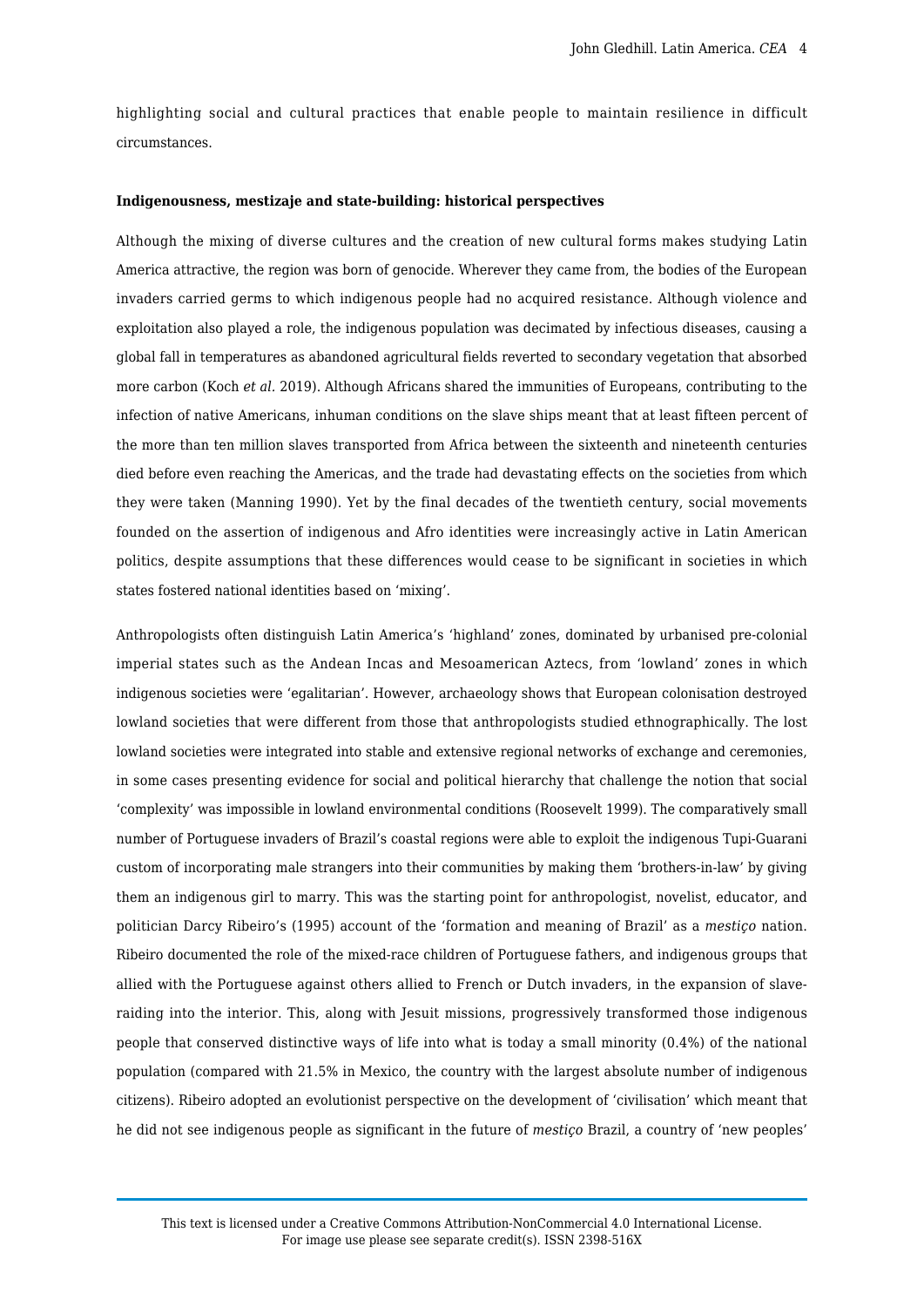produced by cultural mixing. According to Ribeiro, Brazil stood in contrast to Peru, Bolivia, Ecuador, Mexico and Guatemala, formed from the remnants of pre-Hispanic civilisations, and Argentina and Uruguay, where new European immigrants had greatest demographic weight (Ribeiro *et al.* 1970).

Yet his classification can be misleading. Indigenous people living beyond the southern frontiers of the Spanish Empire interacted culturally and economically, through trade and raiding for cattle, with the areas settled by the Spanish, who created diplomatic institutions to negotiate with the representatives of what became more politically hierarchic societies that also built new relations with each other across the Andean mountain chain (Boccara 2002). Argentina's genocidal 'War of the Desert' in the 1870s was not simply about making new territories safe for white settlers, but also about ensuring that the people of the Patagonian Desert became Argentinian and not Chilean (He 2018). This reinforced racist discrimination that discouraged people from identifying themselves as indigenous. The founders of Argentina's professional anthropology included immigrants associated with 'racial science' in fascist Europe, for whom indigenous people were of archaeological interest as a superseded 'race' but not worthy subjects of ethnographic enquiry, a perspective that regained traction whenever the country suffered a military coup (Ratier 2010). Yet the local Mapuches as a 'new people' created through a colonial process of ethnogenesis did not go away but regained social visibility. Along with relatives of the Quechua-speaking indigenous peoples of Peru and Bolivia in the north, they participated in ethnic social movements, struggled for indigenous rights, sought to regain lost lands, protected themselves from environmental devastation caused by fracking, or simply accommodated themselves to state-sponsored development programmes (De la Maza Cabrera & Bolomey Córdova 2019). In Argentina, as in Brazil and Mexico despite their different classifications in Ribeiro's typology, 'invisibilised' indigenous people who had lost their lands but maintained many of their cultural practices after they became farm labourers or herdsmen on lands owned by others joined struggles for rights and recognition in new movements that became urban as well as rural (Gordillo & Hirsch 2003).

In the Andes and Mesoamerica, the number of indigenous people who survived the 'Great Dying' enabled the rulers of the Spanish empire to reject indigenous slavery in favour of a system in which the supply of tribute by indigenous communities, in commodities or forced labour, became the foundation of the colonial economy. The Spanish repurposed the Inca labour draft system, the *mit'a*, to supply labour to the silver mines in Potosí, Bolivia. Indigenous patterns of settlement and socio-political organisation were transformed radically, but provided that they met their obligations to the state and the Catholic Church, colonial indigenous communities were granted a degree of self-government in a 'Republic of Indians', with communal control over their own lands, forests, and water. Although usurpation of these resources by nonindigenous outsiders became an increasingly serious problem, their defence formed part of the 'Closed Corporate Community' model developed by Eric Wolf (1957), which argued that restriction of membership and property rights to those born within the community was a strategy to protect its collective patrimony,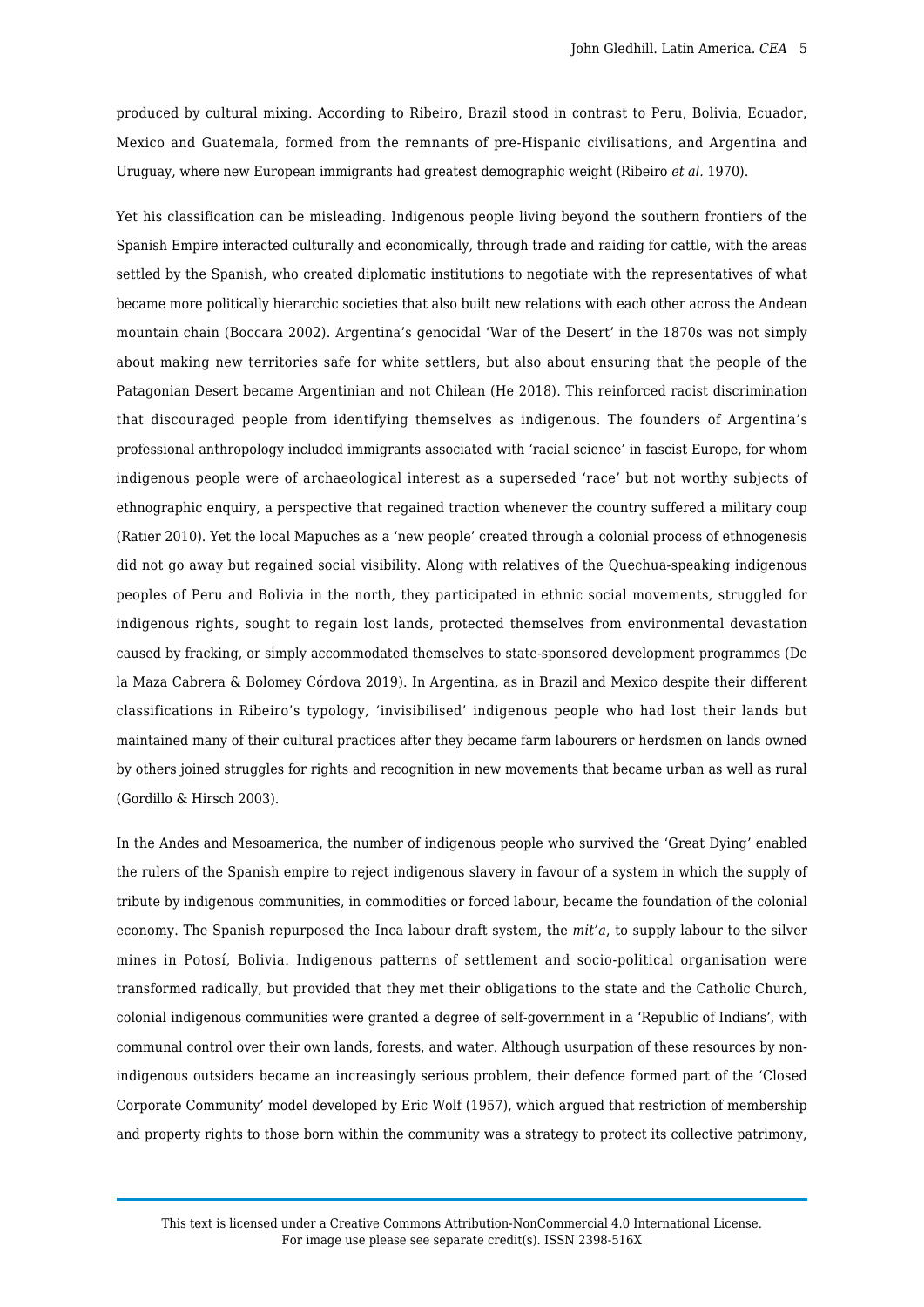accompanied by obligations to expend resources in community rituals to limit consolidation of wealth differences between its members. Wolf insisted that the indigenous communities that ethnographers studied in Mesoamerica were the product of four hundred years of colonial history. Although he accepted criticisms that his original model paid insufficient attention to cases in which enduring inequalities did emerge between families (Wolf 1986), his insistence that indigenous people were active actors in history and did not live in unchanging 'traditional' social worlds was paradigm changing.

Tributary exactions and exploitation based on forcing indigenous communities to buy goods often prompted protests and rebellions. These intensified from 1760 onwards because Spain's Bourbon rulers, who sought to increase the wealth extracted from the colonies, ignored complaints about extortion by colonial officials and priests, and undermined the power of indigenous authorities. An uprising that had lasting consequences despite its ultimate defeat was the 'Neo-Incan' rebellion of Túpac Amaru II in Peru. Born José Gabriel Condorcanqui, he was both an indigenous authority (*kuraka*) descended from the last Inca ruler, and a merchant and muleteer who crossed the borders between Spanish and Indian society. Adopting the name of his ancestor, he declared a multiclass, multiethnic rebellion against abusive authorities rather than the Spanish Crown (Walker 2014). Yet after Túpac Amaru II, his wife, Micaela Bastidas, and part of their family were executed, the brutal Spanish repression of the rebellion turned the violence of indigenous people towards anyone who spoke Spanish or wore European clothes, as had already been the norm in a separate rebellion of Aymara-speakers in the south between Lake Titicaca and La Paz, led by a peasant coca trader, Túpac Katari. Both Micaela Bastidas and Túpac Katari's wife, Bartolina Sisa, played leadership roles in these rebellions, indicating continuities in Andean principles of (hierarchised) gender complementarity (Silverblatt 1987). In Peru, as elsewhere in colonial Latin America, the rebellions provoked conflicts even amongst indigenous people of the same ethnicity, but a weakening military situation led the colonial authorities to offer a peace agreement to Túpac Amaru's surviving sons. When the colonial elite subsequently reneged on this agreement, exterminating the rest of the family, they not only brought the original colonial 'pact' with Peru's Quechua-speaking peoples to a definitive end, but enhanced the mythical appeal of the neo-Incan rebellion for later movements, not simply in Peru but elsewhere in the region, including in Haiti. There, a slave revolution expelled the French to make Latin America's first independent nation one that was ruled by people of colour, in 1804 (Walker 2014: 249).

The nineteenth century produced conflicts for control of Latin America's new nations between conservatives who sought to maintain the social and political structures of colonial Spanish America, and liberal reformers who saw the indigenous communities as a barrier to the creation of a modern society based on equal rights for all citizens rather than ethno-racial 'castes'. The liberals included Mexican president Benito Juárez, whose own indigenous Zapotec descent did not inhibit him from moving to abolish the corporate properties of indigenous communities as well as the Catholic Church. Some indigenous people accepted that they would be better off as 'citizens' than remaining in a caste hierarchy in which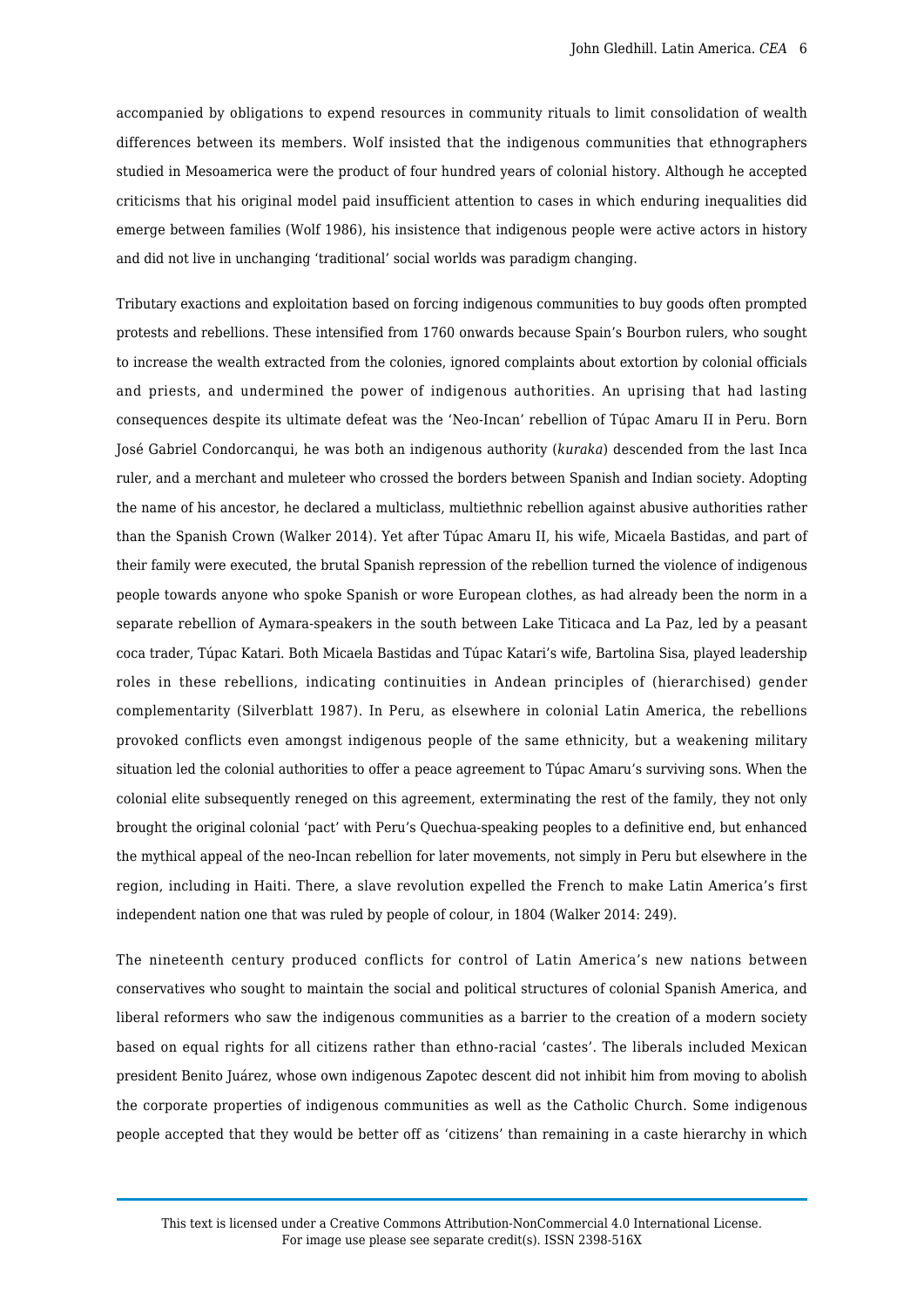they were subject to discrimination. Yet it proved difficult to deliver 'citizenship' as equality before the law to people who remained structurally unequal in terms of access to justice and economic opportunities. Mexico's liberal 'reforms' redistributed property in a way that converted many indigenous people into rural proletarians whose adoption of *mestizo* identities Guillermo Bonfil (2010) characterised as forced 'deindianisation'.

Indigenous people lost control of communal resources throughout Latin America, although some retained enough land to subsist as migrant labourers working on agro-export plantations after being 'hooked' into debt-bondage. This laid the basis for heightened twentieth century agrarian conflict throughout the region. Mexico was a special case, since the national revolution that began in 1910 eventually produced Latin America's first redistributive agrarian reform. That reform was less focused on restoring land that had been lost by indigenous communities than it was on making grants of land to build a solid rural base of political clients for the post-revolutionary regime. This logic was extended by allowing landless workers on large estates to petition the government for land redistribution in the 1930s, eventually dividing the countryside into a 'social sector' of state-sponsored land reform communities (*ejidos*) and a capitalist farming sector. The state wanted land reform beneficiaries to think of themselves as members of a *mestizo* 'peasant' (*campesino*) social class. Land reform was therefore intended to support a national state-building project based on ending indigenous identities for good. Anthropologists were enlisted into the process of 'Mexicanizing the Indian' by employing them in field stations set up in different parts of the country. The aim was to understand the details of different indigenous cultures in order to change local ways of life through education, and to encourage 'Indians' to think of themselves as *mestizo* citizens of the whole Mexican nation rather than the 'little nation' of their village.

This 'official indigenism' was replicated in other countries (De la Peña 2005). An interesting case to compare with Mexico is Bolivia. The National Revolutionary Movement (MNR) that overthrew a military dictatorship in 1952 with the support of the country's mine workers' union (Nash 2001) also sought to promote a *mestizo* national identity through land reform. However, they encountered resistance from a novel indigenous movement in the 1970s. The founders of this *katarista* movement, named after eighteenth-century rebel Túpac Katari, were Aymara university students whose families had benefitted from the MNR agrarian reform. Their politics were based on the premise that indigenous people suffered from a combination of class oppression in the Marxist sense and ethnic oppression that should not be ignored in government policy. They soon formed the largest peasant union in Bolivia, independent of the 'official' union which had been created by the Bolivian government as an instrument of control using the same model as Mexico's National Peasant Confederation. Mexico's 'national revolutionary' regime proved more enduring than Bolivia's, which was repeatedly interrupted by military coups. Mexico's Institutional Revolutionary Party (PRI) enjoyed unbroken national power until the year 2000. Yet by the 1970s, socially mobile indigenous intellectuals in Mexico were also arguing that ethnic inequalities could not be reduced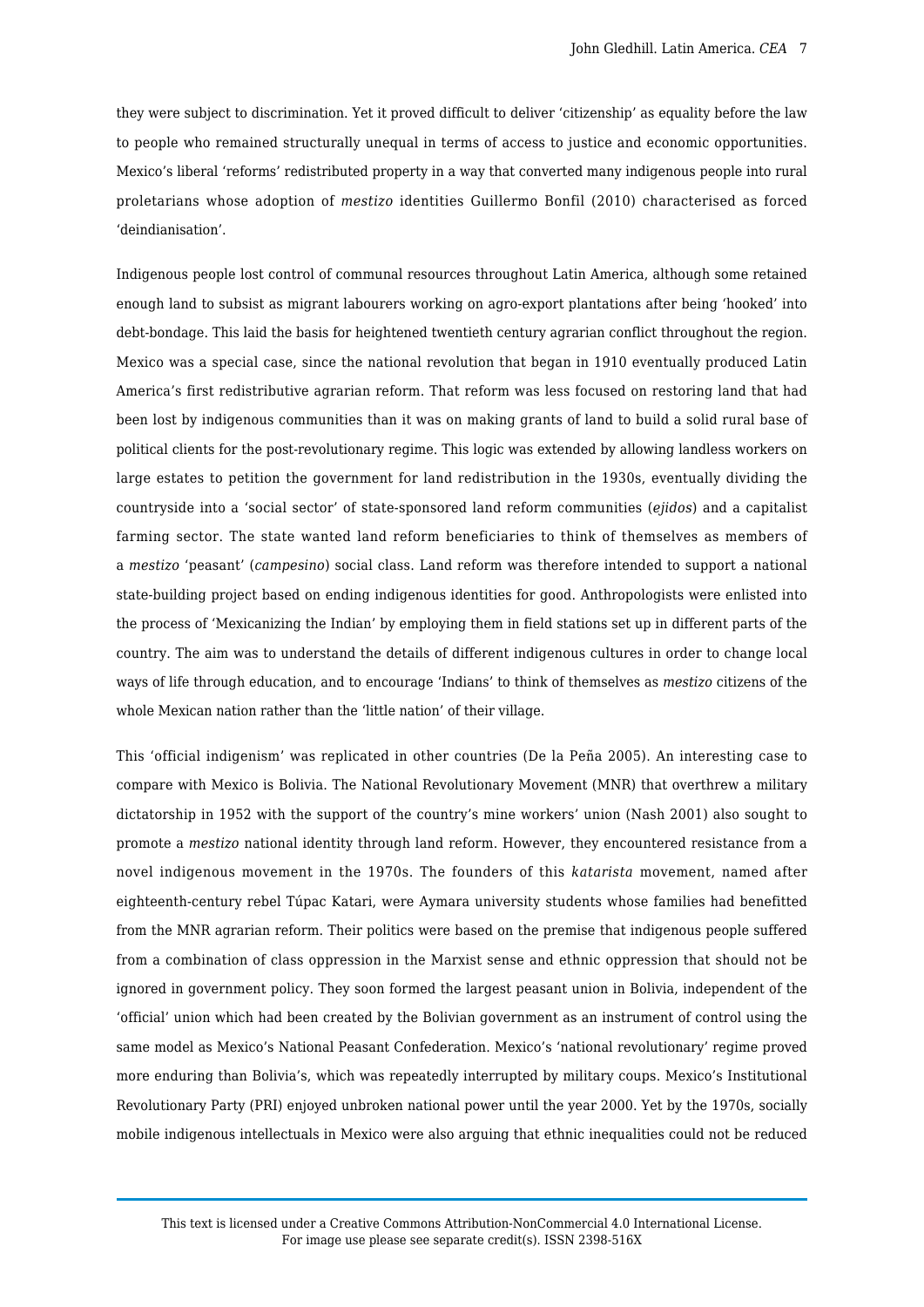simply to class issues. Thereby they contributed to the collapse of the 'official' indigenist project.

The foundational work of Mexican indigenism had been Manuel Gamio's book *Forjando Patria*, published in 1916 while the revolutionary wars were still raging (Gamio 2010 [1916]). Gamio did not advocate immediate suppression of indigenous cultures and languages, even in the case of what he called 'savage' groups such as the Yaquis, whose communities straddled the US-Mexico border. He argued that priority should be given to addressing socio-economic inequalities, and that the longer-term objective of anthropological studies of indigenous people was to make their integration into nation states less painful, ensuring that it benefited them and not simply the 'white race' of their colonial conquerors. The regional projects of what became the National Indigenous Institute did bring indigenous people some material benefits (Nash 2002). Yet modernising revolutionary nationalism was often implemented in an authoritarian manner, exemplified by the punishment of indigenous children for not speaking Spanish in schools that the government provided for them. Official indigenism created a new group of Spanishspeaking community leaders tied to government who often used the leverage this gave them to turn themselves into local political bosses, called *caciques* (chieftains).

Because *caciquismo* was so pervasive and frequently violent, its study became one of Mexican anthropology's contributions to understanding how national state power was implanted at regional and local levels in the twentieth century. It unveiled the limitations and contradictions of that process in a socially and culturally diverse country in which that state was far from being an all-powerful 'Leviathan' in terms of its ability to manage heterogeneous regional cultures (Bartra 1976; Friedrich 1986; Lomnitz-Adler 1992; Rubin 1997). While the direct institutional presence of central governments remained precarious, local and regional boss rule was significant in rural regions throughout Latin America. In the Andes, these figures were called *gamonales* (Cotler 2005). In Brazil's First Republic (1889-1930), local affairs and patron-client relations were managed by agrarian oligarchs called 'colonels' (Roniger 2005). All acted as political 'brokers' intermediating relations with the national state, but Mexico is distinctive because rural *caciquismo* has persisted up until the present, enabling drug cartel bosses to take on this role. It also developed in urban shantytowns, trade unions, and universities (Maldonado 2005; Pansters 2005).

#### **Agrarian conflict, neoliberalism and multiculturalism**

*Mestizo* peasants became disillusioned with the *ejido* system as the Mexican state's promise to deliver 'material improvements' as well as an end to discrimination to indigenous people lost credibility. Many peasants who had received irrigated lands rented them to agricultural entrepreneurs with the capital to grow more profitable crops and invested in migration to the United States to improve their own living standards. Even outside the areas where farming was transformed by incorporation into a global food system dominated by transnational agro-industrial corporations (Friedmann & McMichael 1989), agrarian conflicts developed over illegal logging and the extension of cattle-raising to supply meat to urban and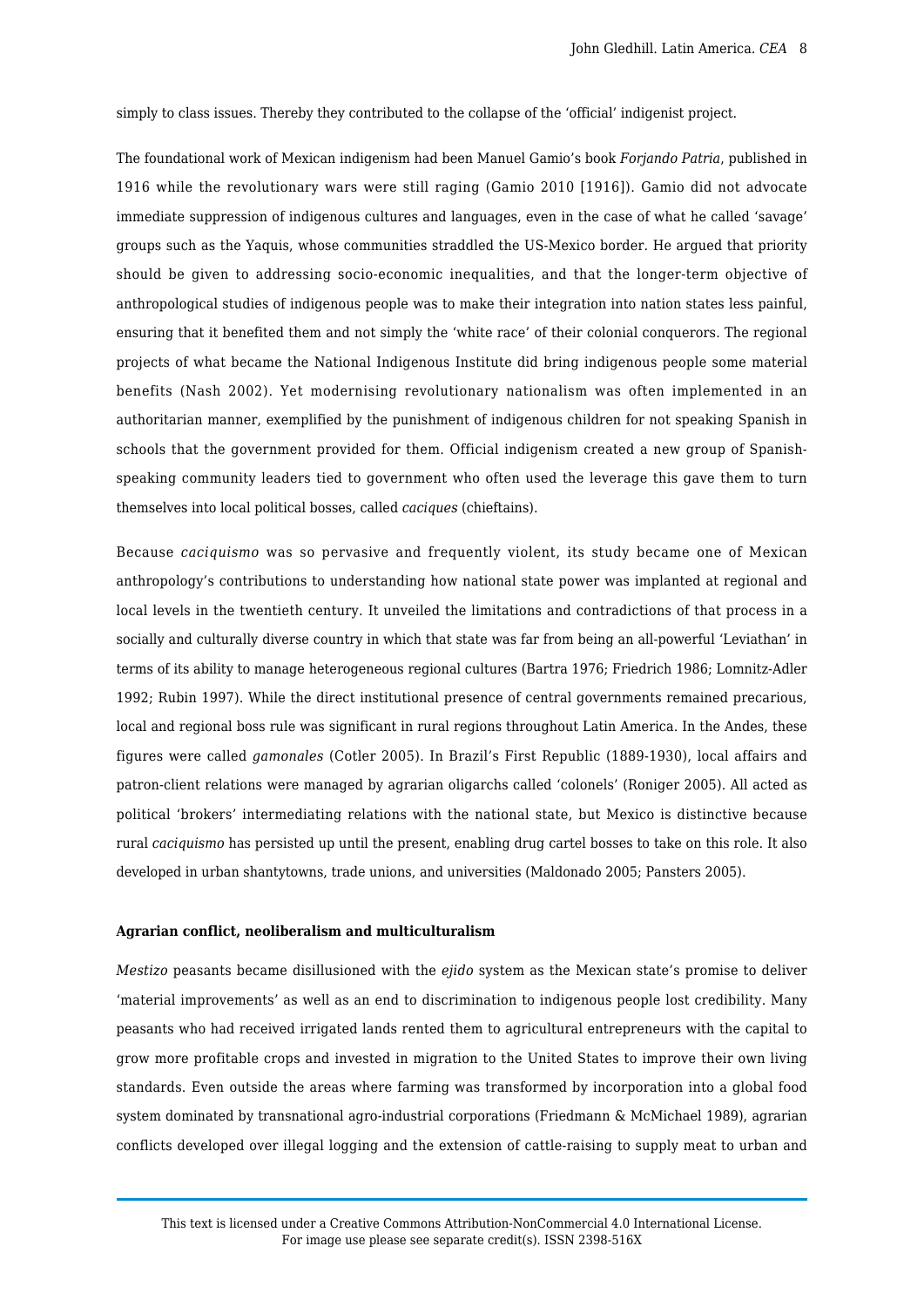export markets. The corruption of the public officials administering the land reform added to feelings of injustice and efforts to develop peasant organisations not controlled by the state. It was in this context that, in 1969, a group of Mexican anthropologists led by Arturo Warman published a series of polemical essays repudiating indigenism (Warman *et al.* 1970). By this stage, the political context had become explosive. Mexico's eternal ruling party had created a civilian regime free of coups, but in 1968 the government massacred student protestors in Mexico City and unleashed an anti-communist counterinsurgency 'dirty war' in the state of Guerrero similar in its barbarity to those pursued by Central and South American military dictatorships (Bartra 1996). Although left-wing militants who left the cities to solidarise with peasant rebels in Guerrero were to find that their 'communism' owed more to Christian than Marxist principles, Marxism played a prominent role in academic anthropology as the 1970s advanced, much of it reworking earlier European debates around 'the agrarian question'.

A key issue for Marxists was whether peasants would survive or face mass proletarianisation as the capitalist transformation of rural Mexico deepened (Hewitt de Alcantará 1984). Some protagonists in these debates, including Warman (1980), favoured the theory of peasant economy that Alexander Chayanov was killed for defending in Soviet Russia. Chayanov had argued that, although some peasant families were richer than others and might employ other peasants as wage-labourers, the logic of the peasant economy was about securing an acceptable standard of living, not the accumulation of capital. According to Chayanov, this made it possible to develop a socialist society on the basis of peasant family farms and cooperatives. A deepening crisis in basic food production coupled with growing agrarian conflict promoted a new round of state intervention in the *ejidos* in the later 1970s, but after Mexico was hit by the debt crisis that made the 1980s a 'lost decade' economically for the whole of Latin America, the government of Carlos Salinas de Gortari embraced neoliberal economic policies. These had been pioneered in Chile after the 1973 military coup and were generalised throughout the region in the 1990s, under the auspices of the International Monetary Fund. In the case of Peru, the government of Alberto Fujimori carried out a 'selfcoup' that closed the congress to allow neoliberal 'shock therapy' to be implemented. By ending land redistribution and opening the door to privatisation of *ejido* land, Mexico's 'reform of the land reform' was widely considered to pose an existential threat to peasant agriculture. Yet 'bottom-up' social movement resistance remained an impediment to the neoliberal project (Pechlaner & Otero 2010).

1994 saw an armed uprising in the southern state of Chiapas that called for a global war against neoliberalism. The Zapatista Army of National Liberation (EZLN) was the product of the coming together of segments of the indigenous peasantry with non-indigenous urban leftist revolutionaries whose outlooks were radically changed by the encounter (Leyva Solano & Ascencio Franco 1996). Although it contributed to broader reassertion of 'indigenousness' (Rus, Hernández Castillo & Mattiace 2003), its anti-capitalism and eagerness to build a national coalition of ethnically diverse dissident forces led Leandro Vergara-Camus (2014) to argue that the neo-Zapatista movement was closer to the non-indigenous Brazilian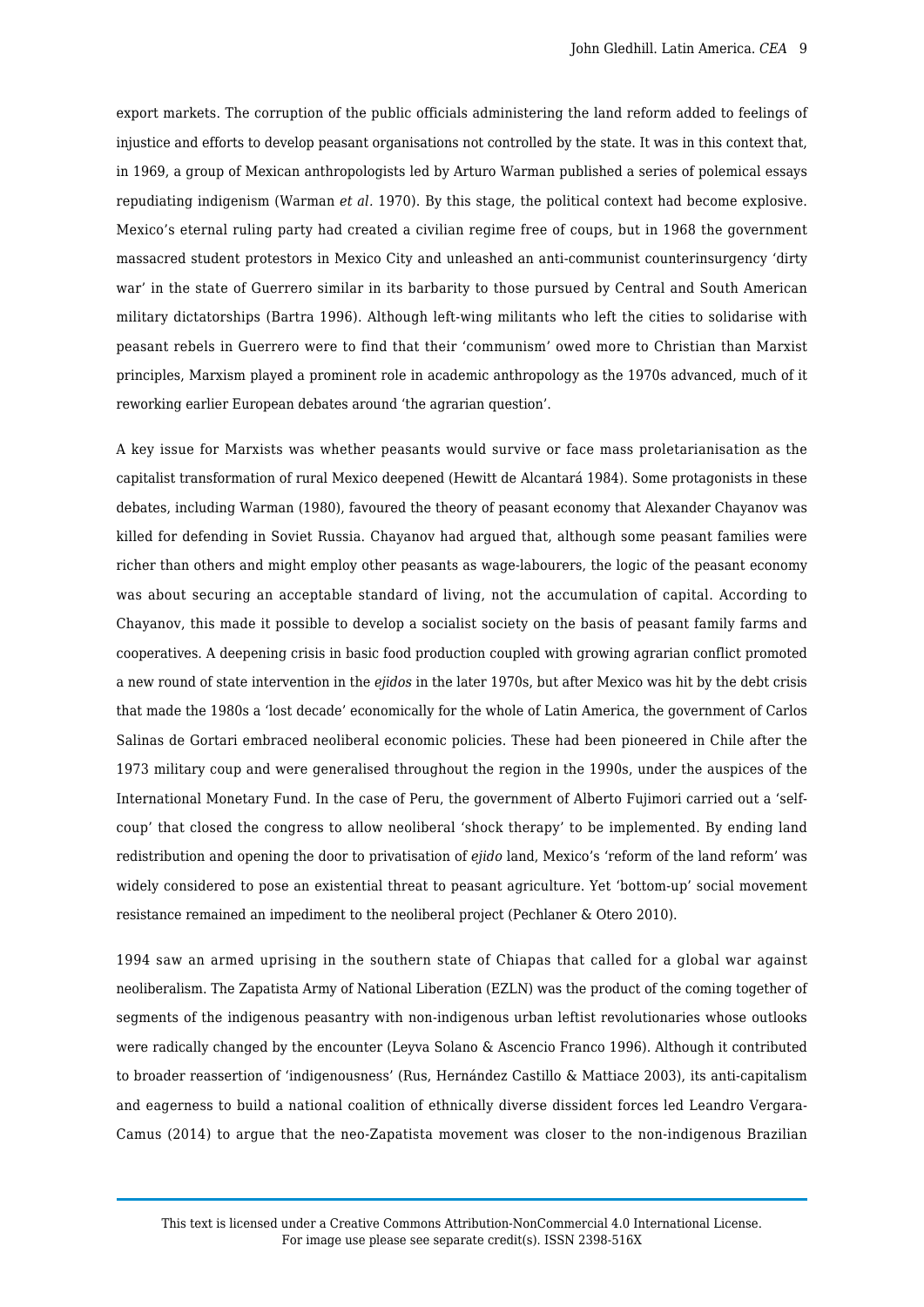Movement of Landless Workers (MST) than a conventional indigenous rights movement. Nevertheless, as the EZLN turned to sustaining long-term civil resistance in Chiapas in the indigenous communities where it retained support, after failing to construct its broader coalition, indigenous practices did provide inspiration for the movement's approach to establishing 'autonomous' forms of local and regional organisation. These rejected all relationships with the 'bad government' of the state, and based themselves on the principle of 'governing by obeying' through sovereign communal assemblies and rotation of representative offices.

Another aspect of the shift to neoliberalism was, however, the adoption of multicultural state policies. The Mexican government under President Salinas changed the Constitution to define Mexico as a nation with a 'pluri-cultural' composition 'originally based on its indigenous peoples', adding indigenous rights to universal social rights. Neoliberal multiculturalism offers indigenous people the right to keep their own language and culture, coupled with a modicum of sensitivity to cultural difference in the judicial system. Charles Hale (2006) argued that its aim is to contain more radical demands, such as new agrarian reform or control over the exploitation of natural resources within indigenous territories. He also showed that in Guatemala, state resistance to more radical demands for indigenous self-determination was fortified by an anti-indigenous 'backlash'. When indigenous people start occupying local political and bureaucratic offices that non-indigenous people previously monopolised, lower-class *mestizos* can become resentful of what they see as unfair privileges resulting from social and educational programmes targeted at indigenous people. Work by the EZLN had not managed to avoid this tension. The EZLN challenged the postrevolutionary state builders' undifferentiated *mestizo* national identity, seeking to persuade citizens to reidentify with their 'indigenous side'. However, it failed to create a 'rainbow coalition' of popular forces. This suggested that *mestizo* peasant farmers, working class people, and even some indigenous people in the north and centre of Mexico, still saw indigenous Chiapas as a culturally alien world.

Multicultural politics were adopted throughout Latin America (Assies, Van der Haar & Hoekema 2000; Sieder 2002), reflecting both changing national situations and global processes. In Brazil, the 1988 democratic constitution that followed twenty years of military dictatorship also assigned territorial rights to indigenous groups and Afro-Brazilians occupying lands settled by communities of escaped slaves (*quilombos*). Mexico was the second country, after Norway, to ratify International Labour Organization Resolution 169 on the rights of indigenous peoples, but by the end of the 1990s, Ecuador, Venezuela, and Colombia went further in making constitutional changes that opened the way for indigenous people to obtain jurisdiction over autonomous territories that would allow for self-government. The next decade brought further reforms in Bolivia after the Aymara leader of the coca growers union, Evo Morales, was elected president in 2006 in the wake of popular revolts against neoliberal economic policies. Although Colombia's indigenous 'reserves' (*resguardos*) were a legacy of the colonial era, the 1990s brought new laws on indigenous territorial rights that were extended to include Afro-Colombian people, and new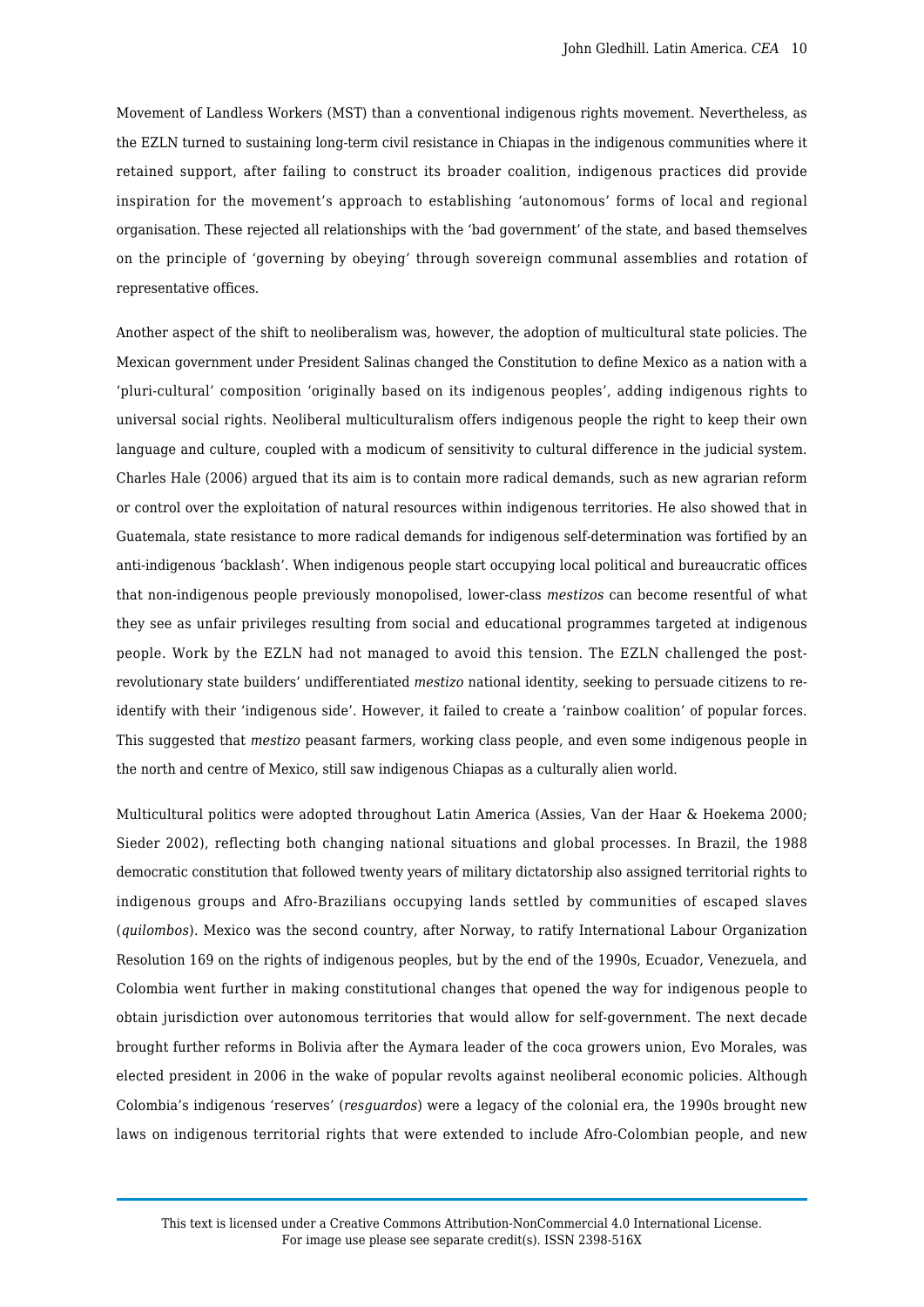territories were created (Rappaport & Dover 1996). Progress towards strengthening autonomous local selfgovernment over those territories was, however, limited by interconnected transnational capitalist interest in exploiting their resources and paramilitary violence. Activists therefore worked on linking individual communities into wider social movement networks that could strengthen negotiations with government and increase support from domestic and international NGOs (Escobar 2015).

Although return to civilian rule after military dictatorships created a political climate in which international agencies and NGOs promoting indigenous and Afro-descendent rights could advance their global strategies, neoliberal multicultural policies clearly did not resolve longstanding problems arising from the importance of natural resource extraction and agricultural exports in Latin American economies. Yet it is important to understand in detail how and why differences in national circumstances and histories produce differences in the local social and political consequences of these general problems.

Central America suffered socially devastating US-backed Cold War violence. In Guatemala, a democratic regime was removed from power in 1954 after it expropriated land controlled by the United Fruit Company for redistribution to peasant farmers (Adams 1970). As a result, leftist mestizo guerrilla movements that had difficulty mobilising indigenous communities intensified their campaigns from the late 1960s onwards in the absence of democratic alternatives (Le Bot 1992). Even when mestizo and indigenous groups united at the start of the 1980s, and genocidal repression made indigenous communities more receptive to rebellion, the guerrillas proved incapable of defending them against counterinsurgency operations that involved forced displacement and massacres of civilians on a massive scale. Anthropological research made important contributions to understanding such contradictions. It showed that 'modernising' indigenous leadership sympathetic to the guerrillas existed, that it had emerged as an unintended consequence of interventions by the Catholic Church, and that it was motivated by the frustration of some younger indigenous people with established age-based and patriarchal systems of communal authority (Wilson 1995; Warren 1998). The revalorisation of indigenous identity and culture, and the—largely urban—creation of a Pan-Maya movement by intellectuals who sought to build an ethnic politics transcending community-based identities, was the work of a new generation of leaders emerging from the violence that exterminated their modernising predecessors. Some anthropologists who analysed Central American counterinsurgency wars documented US responsibility. Leigh Binford (1996) not only reconstructed the circumstances behind the mass slaughter of civilians at El Mozote in El Salvador, but also humanised the victims by investigating the social biographies of the people behind the numbers. Guatemalan specialists observed that conflicts also occurred between indigenous peasants, but most related this to a context in which they were forced to colonise agriculturally marginal areas because most of the country's land remained in the hands of large landowners, receiving very low wages as migrant workers on their estates (Smith 1999).

Andean specialists, however, found themselves asking why the Shining Path movement that convulsed Peru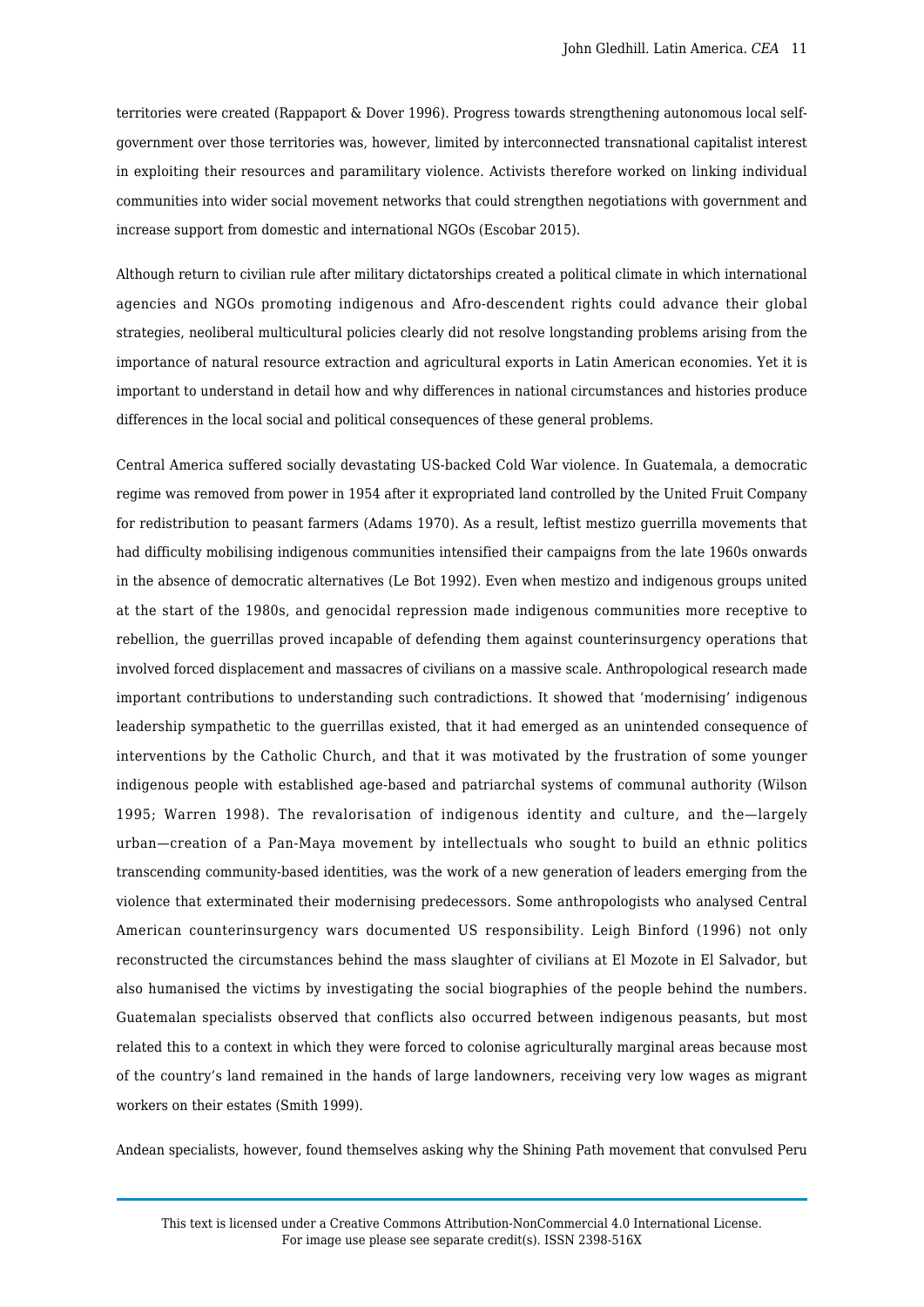between 1980 and 1999 had come as surprise (Starn 1991; Rivera Cusicanqui 1993). Most Andean anthropology had focused on historical continuities in the economic and politico-ritual systems that governed the way Andean indigenous communities related to their environment and to each other, inspired by classics such as John Murra's model of how those communities were organised into 'vertical archipelagos' based on the exchange of complementary products between highland and lowland ecological niches (Murra 1980). Silvia Rivera Cusicanqui (1993) argued that the problem was not that this vision of the 'Andean community' was irrelevant, since indigenous alternatives to European models for exploiting the environment provided useful ideas about how to promote more ecologically sustainable and socially equitable 'alternative development' in the future. The problem was what it was leaving out in the later twentieth century, in particular the impacts of growing cities and rural-urban migration on peasant activism and agrarian conflict.

Military dictatorships reflected elite anxieties that the growing activism of peasant farmers and rural workers threatened a repeat of the 1959 Cuban Revolution. During the following two decades, accelerating urbanisation made it impossible to understand even indigenous agrarian movements without considering links between town and countryside (Schryer 1990). In Peru, peasant invasions of landed estates to recover lost lands were accompanied by militant action by peasant unions whose political networks transcended the urban-rural divide (Smith 1991). In response, a Peruvian military regime embarked on a programme of expropriating big estates and turning them into peasant cooperatives at the end of the 1960s. Yet many who benefitted from this land redistribution were not happy about the imposition of collective forms of production. These meant that they continued to be rural workers subject to top-down management in a state-capitalist rather than privately-owned enterprise, whilst most of the indigenous communities that continued peasant family farming but wanted more land were not included in the reform (Kay 1982).

The Shining Path guerrilla movement was an unanticipated consequence of this intervention by a military government. It was led by university intellectuals from Ayacucho whose regional elite families lost their local power as *gamonales* as the military regime promoted rural development through state capitalism, strengthening central control. Shining Path was a movement based on cadres, university students in the first instance, who diffused its ideology in both urban and rural areas. That ideology was partly inspired by Maoism in advocating agrarian communalism based on peasant cooperatives, but Shining Path rejected both 'backward' indigenous culture and the technological modernisation of agriculture advocated by established left-wing movements and peasant unions. Arguing that the state needed to be completely destroyed by violence, the movement not only killed the leaders of these rival organisations but also carried out symbolic 'executions' of tractors. The first peasant communities that came to support Shining Path were relatively prosperous and socially differentiated, which is why their young people got into university (Degregori 1991). Rural grievances in the movement's heartland were more closely linked to the low prices paid to local farmers by *mestizo* merchants than to agrarian conflicts with landed estates. Ayacucho had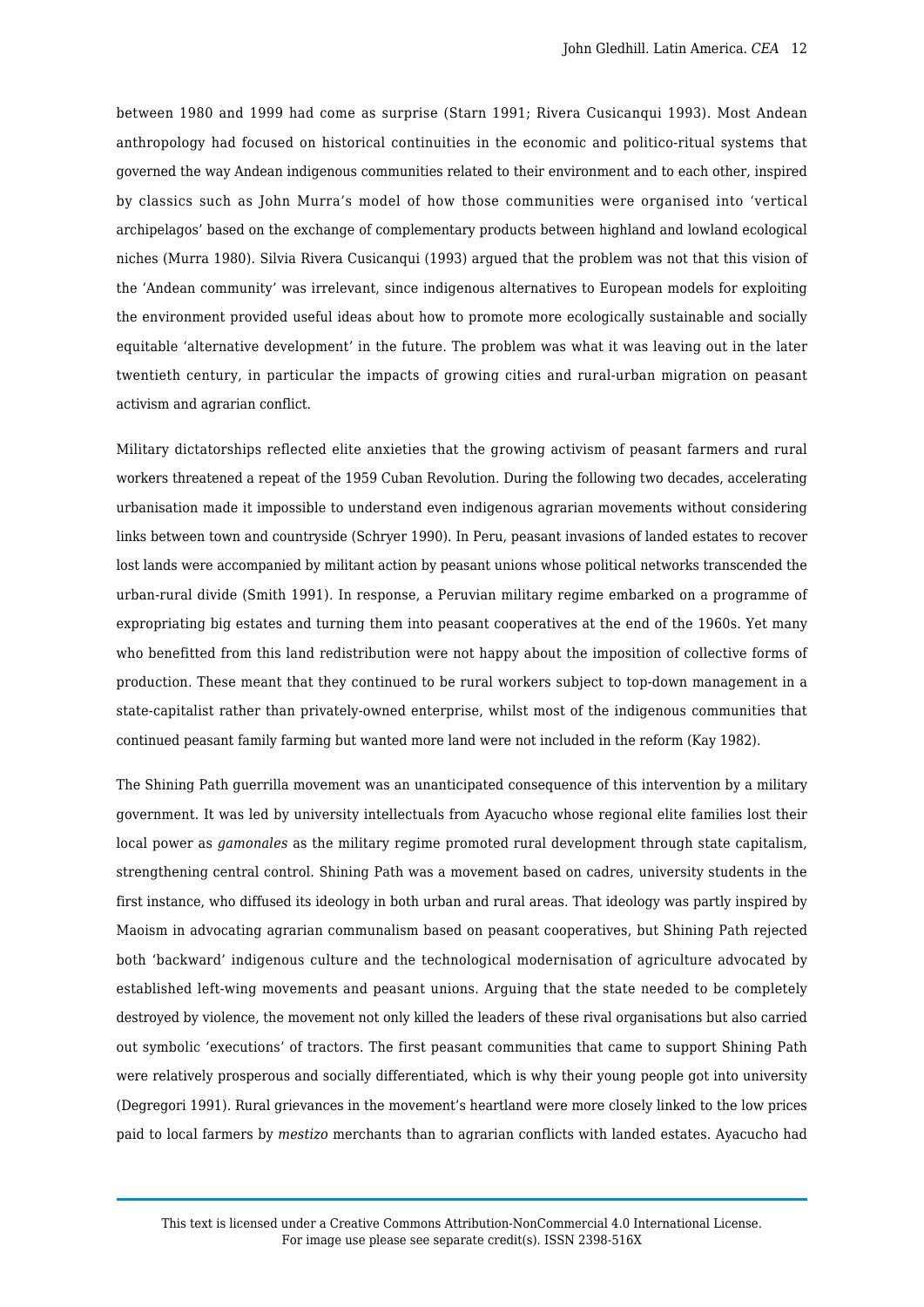the highest rate of migration to Lima in the country, although Shining Path had less support in its urban shantytowns than other left-wing organisations (Poole & Rénique 1992). Like the indigenous leaderships that supported the guerrillas in Guatemala, young indigenous people joined it because it offered a route to transcending community authority systems. However, Shining Path provided a different ideological solution to the problem of securing what Peru's class and racial hierarchy denied them: 'knowledge' of how to build an alternative future in which they could feel empowered (Degregori 1991).

Shining Path was therefore not an attempt by impoverished 'traditional' peasants to restore an Andean indigenous utopia, but an effect of contradictory 'modernising' processes. Rivera Cusicanqui (1993) insists that change and interactions with the wider society had been a feature of Andean communities throughout their colonial and national histories. Yet she also observes that Peruvian social science had differed from Bolivian social science in terms of the dominance of left-wing class-focused perspectives in Peru, whose coastal capital city, Lima, is characterised by an 'integrationist' suppression of indigenous ethnicity in a 'melting pot' that also includes many citizens of African and East Asian descent. This stands in contrast to La Paz, where the division between the Spanish city and the indigenous city of El Alto produced 'a permanent contradiction between an imported citizenship model and the Andean communitarian model that organizes both the practices and collective perceptions of its inhabitants' (Rivera Cusicanqui 1999: 157, my translation). Nevertheless, Marisol de la Cadena (2005) argues that when market women in the Peruvian highland city of Cuzco define themselves as *mestizas*, this is to mark their difference from rural indigenous people, rather than to abandon indigenous identity completely, as the assimilationist model of *mestizaje* normally implies.

'Indigeneity' itself is not a simple category. Not only can people think of themselves as being 'indigenous' (or not) in different ways that change as social situations change, but there are also differences between what indigeneity means to people and indigeneity as defined by states (Canessa 2014). The proportion of Bolivians self-identifying as indigenous declined from the sixty-two percent majority registered in 2001, to forty-two percent in 2012. The governments of Evo Morales (2006-2019) had promised to transform the country's ethnic hierarchies in favour of its indigenous population, the principal components of which are Aymara, Quechua, and Guarani. Morales's attempt to renew his mandate for a fourth term in 2019 was blocked by a coup that temporarily re-empowered non-indigenous elites, although his Movement for Socialism Party easily won new elections held in 2020 with former economics minister Luis Arce as its candidate. The Morales governments' macro-economically successful strategy of increasing state revenues from gas exports and other extractive industries to improve the economic situations of poorer Bolivians had, however, provoked conflicts between the indigenous president and some indigenous groups that felt threatened by it. Nancy Postero (2017) argues that the root of that contradiction was that the state constructed by Morales remained a 'liberal' state, despite its deployment of Andean indigenous symbols in new state rituals designed to emphasise its indigenousness and talk about pursuing an indigenous concept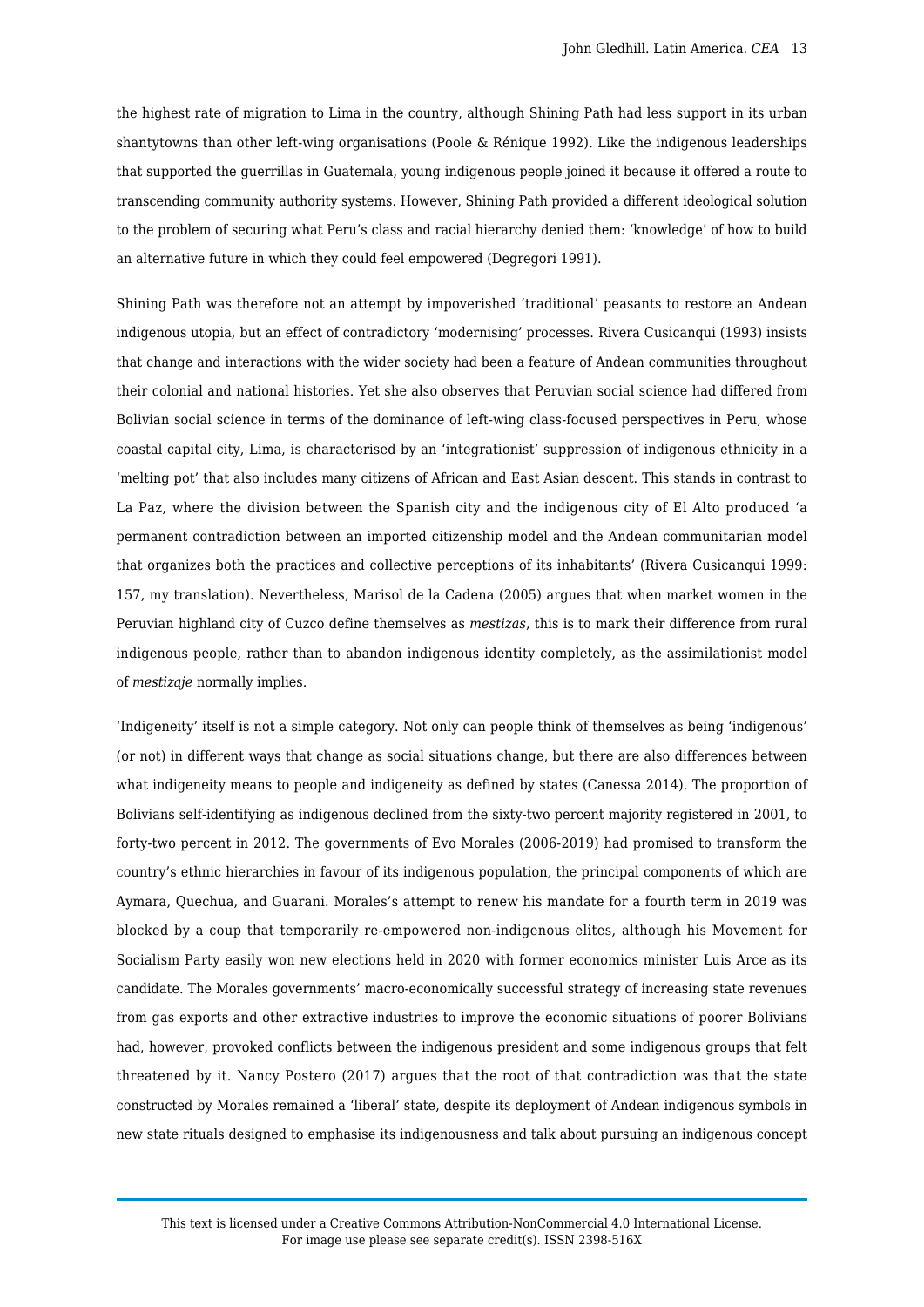of 'living well' as an alternative to capitalist accumulation.

#### **Rethinking race, cultural mestizaje and ontological differences**

The concentration of Afro-Latin American populations in cities is the principal factor determining the nature of their politics and social movements today. Afro-descendants have a history of working in urban occupations that goes back to the colonial period. Africans had originally been used as labour on plantations and landed estates, in particular sectors of the export economy and in places where indigenous labour was scarce or extreme heat was considered to make African labour more suitable. Recognisably 'black' rural communities emerged in Mexico, as in Colombia and Ecuador, on the Pacific Coast, principally in Guerrero, as well as Atlantic-facing Veracruz (Aguirre Beltran 1946). Yet as bearers of a particularly stigmatised racial identity, most preferred to blend into the ranks of the *mestizo* population. Although African intangible cultural heritage is detectable in regional cultures generally seen as *mestizo*, embedded in styles of music and dancing and religious rituals and carnivals, it was when multicultural policies opened up possibilities of claiming land rights that rural communities began to make them as Afro-descendants, generally following the lead set by indigenous movements (Wade 2010).

In Latin America, in contrast to the US in the past, having some African ancestry was never sufficient to define a person as 'black'. Brazil was the last country in the Western Hemisphere to abolish slavery, in 1888, and the emancipated slaves were socially and economically marginalised as the First Republic, established by a military coup in the following year, focused on 'whitening' the nation. It exterminated millenarian movements that brought indigenous, black, and poor *mestiço* people together in the backlands beyond the coastal cities. But the dictatorial regime that Getúlio Vargas constructed after the First Republic in 1930 was more inclusive. Vargas incorporated the cultural contributions of Brazil's Afrodescendants into his project of national integration, promoting *samba* music and carnival, albeit in a tightly controlled way under what was a police state. This conformed to Gilberto Freyre's positive interpretation of racial and cultural mixing in a patriarchal plantation society (Freyre 1986 [1933]). For Freyre, the Brazilian slavocracy combined absolute domination and intimacy, such as the recognition by slave-owners of offspring that they sired with enslaved women. He argued that the roots of this system lay in the close cultural relationship between Portugal and the Islamic Arab world, whose slave systems served as a model for Brazil, as well as in the need for a small Portuguese elite to populate and dominate a vast country (Souza 2000: 78-9). Freyre's ideas were used to present Brazil as a 'racial democracy' from which the racially segregated US might learn. This notion was undermined by a series of anthropological studies published in the 1950s under the aegis of UNESCO, which found abundant evidence of prejudice and discrimination in Brazil even if their expressions differed from US forms of racism (Wade 2010: 54-9).

A long-established Afro-Brazilian movement often looks to the state for support for artistic and cultural heritage projects or educational programmes to help Afro-Brazilians achieve social mobility. However, the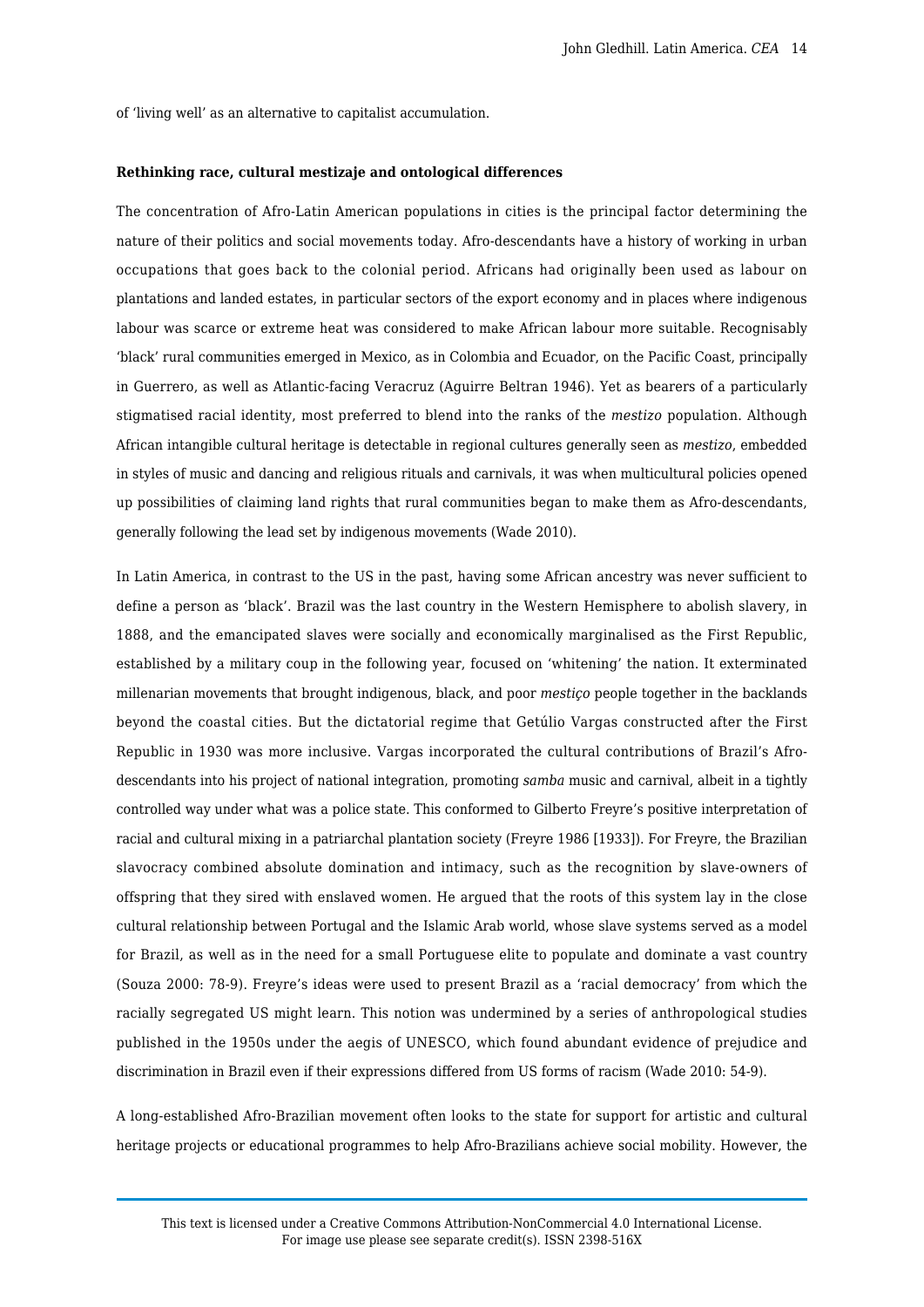fact that victims of police killings in the urban periphery are predominantly young black men has provoked campaigns similar to 'Black Lives Matter' in the US. Workers' Party governments (2003-2016) adopted affirmative action policies to widen the access of poor, indigenous, and black Brazilians to university. These, however, promoted debate amongst Brazilian anthropologists about whether 'quotas' for 'black' students constituted an undesirable 'racialisation' of social issues in a *mestiço* society (Guimarães 2003). It also provoked some 'backlash' from light-skinned residents of poor urban communities who claimed they were being discriminated against. Although members of higher social classes tend to classify all residents of the urban periphery as 'black or brown' whatever they look like, many poor Brazilians do not identify with ethno-racial politics. Syncretic religions venerating African gods remain important for some Afro-Brazilians, but more now attend evangelical churches that attack these religious practices as demonic and preach the individualistic self-improvement doctrines of 'prosperity theology' (Lima 2007).

Modern politics present challenges to defining Latin American nations in terms of the mixing of 'peoples'. Yet, the significance of cultural mixing remains central to understanding all ethnic groups. The idea that everyone would become assimilated to the same dominant culture through 'acculturation' developed in the United States, in the context of thinking about the 'melting pot' of immigrants from different parts of Europe. It was extended to Mexico by Chicago social anthropologist Robert Redfield (1950; 1956) in his work on Yucatán. Redfield also argued that the people of Latin America would develop according to an evolutionary model in which rural 'folk' would over time become 'civilised' into urban societies. US scholars' confidence in the universality of their own country's path to 'modernisation' was not shared by their Latin American counterparts, despite its affinities with indigenist anthropology. In 1940, Cuban anthropologist Fernando Ortiz published a book that introduced multidirectional and multilinear 'transculturation', the blending of elements of distinct cultures to produce new, distinctive, and diverse cultural forms, as an alternative concept. Ortiz contrasted the social consequences of the peasant production of tobacco and Cuba's artisan cigar industry with the slavery, proletarianisation, and foreign domination of sugar production (Ortiz 1995).

Since the indigenist phase, both anthropologists and historians have shown how cultural *mestizaje* in the Americas involved multidirectional exchanges and hybridisations, based on continuous interaction and adaptation to new circumstances (see for example, Florescano & García Acosta 2004; Gruzinski 2013). What looks like the 'acculturation' of indigenous Brazilians to Western eyes might, from an indigenous perspective, be seen as 'a labor of domesticating, of pacifying us together with our germs and our commodities', not to mention religion and saints (Monteiro 2012: 29). By the nineteenth century, cults based on the West African gods (*orishas*) that the slaves brought with them had adapted to the colonial setting in Brazil by associating those deities with Catholic saints, and also included indigenous spirits called *caboclos*, to produce the religious tradition called Candomblé. Umbanda evolved from that tradition by adding Spiritism to the mix, a European element imported from nineteenth century France. Whereas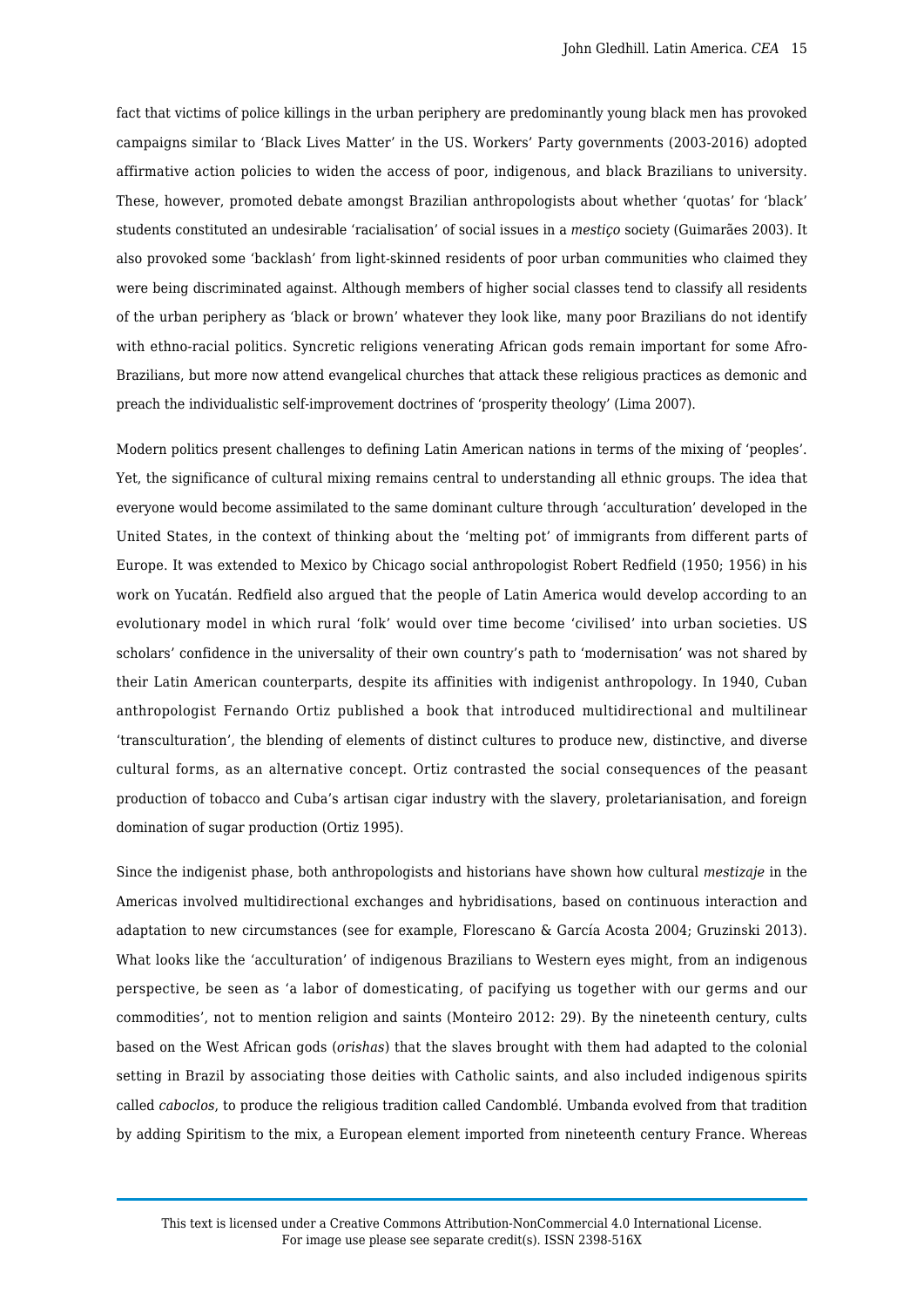Candomblé had its roots in a society based on slavery, Umbanda emerged in Brazil's southern cities in the 1930s, appealing to working and lower middle class people across ethno-racial boundaries. Candomblé also continued to evolve, to be reborn in the 1960s in the Brazilian Northeast as cultural heritage and a religion for everyone, including tourists (Prandi 2000).

Mexican anthropology also celebrated hybridity and plurality when studying indigenous legacies in *mestizo* cultural practices and urban 'popular' culture (Bonfil 1991; García Canclini 1995). The deeper meanings of ritual processes between indigenous and non-indigenous participants might differ in terms of ideas about the significance of death, and the role of the souls of the departed in the world of the living, for example. However, popular Latin American interpretations of illness as provoked by spirit attack (*susto*) are not restricted to people who conserve indigenous identities or ways of life (Glazer *et al.* 2004). Popular religious practices continue to evolve. The principal meaning that the contemporary cult of Saint Death carries for urban working class Mexicans, for example, is the promise of a more prosperous life for its adherents, despite an exaggerated media emphasis on its links with drug trafficking. Saint Death is therefore competing in a lively religious market with neo-Pentecostalist churches, and the challenge is to understand why some people choose one option rather than another (Argryadis 2014).

It remains important to recognise the reproduction of distinctive indigenous ontologies. In Peru, peasant leaders, for example, were activists in peasant unions and perfectly capable of talking the same language as the urban left, operating effectively in that legal and political world. Yet, at the same time, they remained part of another world, in which open cast mining is wrong because it kills the mountain as a living entity, destroying fundamental relations between human and non-human beings (De la Cadena 2010). Human beings appear to be able to manage different ways of 'being in the world' simultaneously. Differences between Western and indigenous understandings of the relationships between human beings and nature also ground a case for defending indigenous territorial rights in Amazonia (Viveiros de Castro 1998). Nevertheless, as Alcida Ramos (2012) points out, there are downsides to non-indigenous anthropologists continuing to speak in the name of indigenous people who are increasingly able to speak for themselves, and even obtain PhDs in anthropology. Ramos herself has explored the contradictions of NGO activism as well as Brazil's official indigenist institutions. NGOs often need indigenous people to behave in an idealised way to conform to their own agendas, which causes difficulties when indigenous leaders decide that mining might be good for their communities (Ramos 1994). Indigenous people who have been forced to change their lifestyle as a result of past capitalist transformations of Amazonia have difficulties being recognised as such because they do not conform to the stereotypical image of a 'rainforest Indian'. The majority of Amazonians now live in cities, and the region as a whole is ethnically heterogeneous (Nugent 1993). If we wish to defend the rights of indigenous peoples to self-determination of their future development, it is important not to talk about them as if they had never changed. That false claim is still used to argue that they would be better off being 'modernised' through new capitalist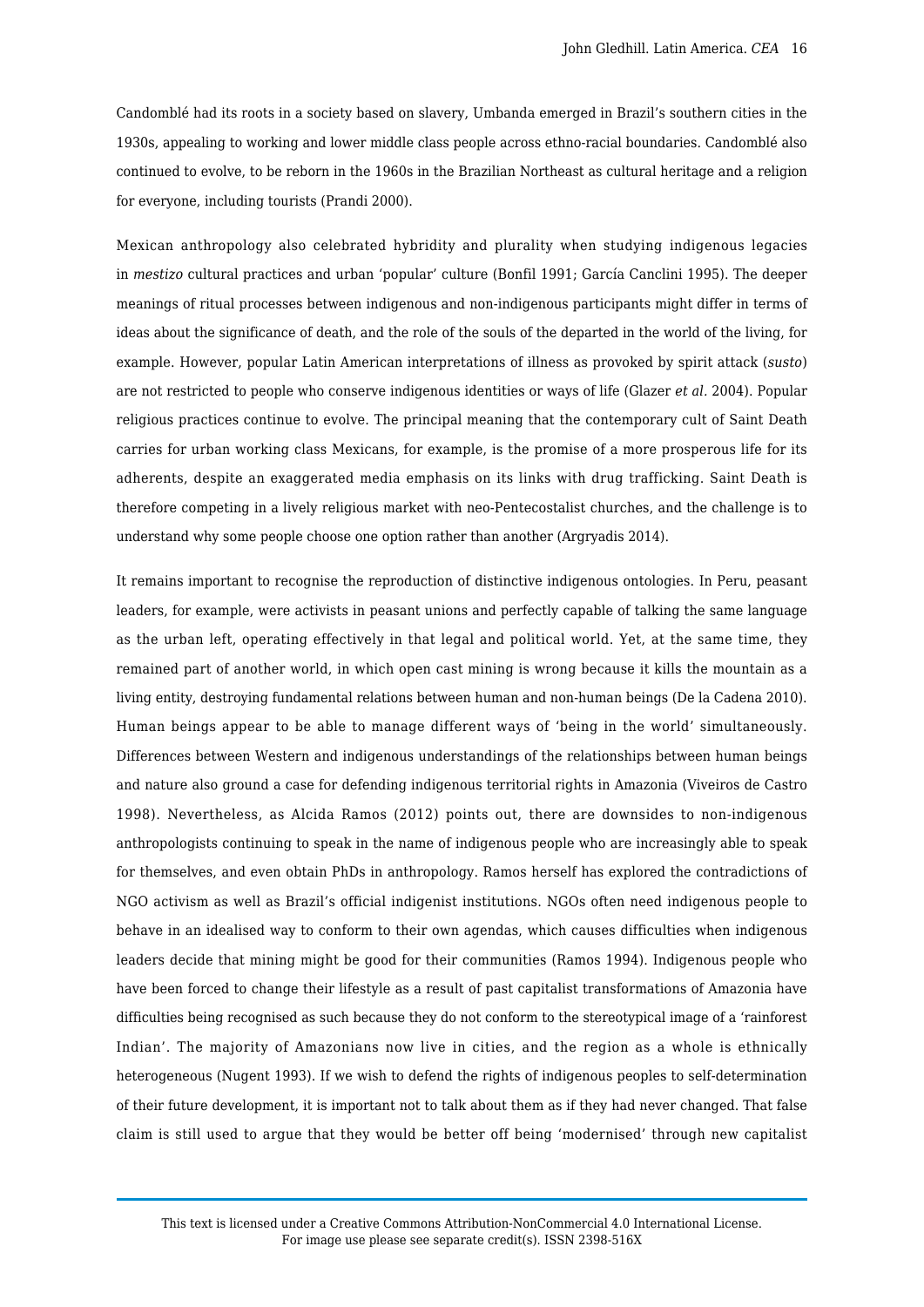# transformations.

#### **Urban anthropology, transnationalism and new social movements**

Latin American cities are spaces of extreme social inequality and the region now has the highest homicide rates in the world. Urban anthropology initially focused on how rural people obliged to live in informal shantytowns built social relations that helped them adapt to a precarious life of working poverty (Adler de Lomnitz 1977; Roberts 1978). The debt and social crisis of the 1980s, and impoverishment produced by neoliberal policies, produced a change of emphasis. People's mutual support relations that Mercedes González de la Rocha (2004) called 'the resources of poverty' became more difficult to sustain because families faced an absolute 'poverty of resources'. Crisis also provided enhanced opportunities for political parties to deploy patronage relations in ways that impeded 'bottom-up' efforts to build community organisations (Auyero 2000). Brazilian research strongly challenged the idea that people who live in irregular settlements (*favelas* in Rio de Janeiro), are 'marginal' to society and politics. At the same time, it recognises that they face marginalisation in the form of discrimination in the wider society, including from working class people who live in less stigmatised neighbourhoods. Janice Perlman (1976) followed up a critique of the 'marginality' concept written against the policy of forced removal of favelas. Based on a forty-year longitudinal study of favela development, she shows that some favela residents succeeded in attaining social and spatial mobility (Perlman 2006). This kind of research challenged Oscar Lewis's concept of 'the culture of poverty', derived from his studies of Mexican and Puerto Rican families, which suggested that living in poverty leads parents to adopt values and behaviours that they transmit to their children, perpetuating a 'failure to make it' that persists across generations (Lewis 1959; 1966).

Yet 'progress' for some families within favelas was accompanied by greater inequality. In Guayaquil, Ecuador, in a poor community in which some women transcended the limitations of informal local labour markets by migrating to work in Europe, there were differences in the extent to which improvements in income levels and housing continued in the next generation, related to the amount of 'social capital' families accumulated through links with other non-resident family members and participation in community politics (Moser 2010). Although racialised class prejudice led citizens who did not live in Rio de Janeiro's favelas to see them as a 'threat' to the rest of the city, that prejudice ironically made it easier to argue politically that supposed 'dangerous classes' would become less dangerous if they were fully integrated into the urban mainstream through state-financed improvements to the infrastructure of 'consolidated' favelas in which residents had transformed their original shacks into multi-storied self-built homes (Cavalcanti 2009). Yet here as in Guayaquil, 'consolidation' increased inequality. Rio's hosting of the World Cup in 2014 and Olympics in 2016 created a real estate boom. The need to improve infrastructure for sporting mega-events led to the forced removal of some favela residents to more peripheral locations in the city, but 'material improvements' in some of Rio's more scenic favelas also stimulated a process of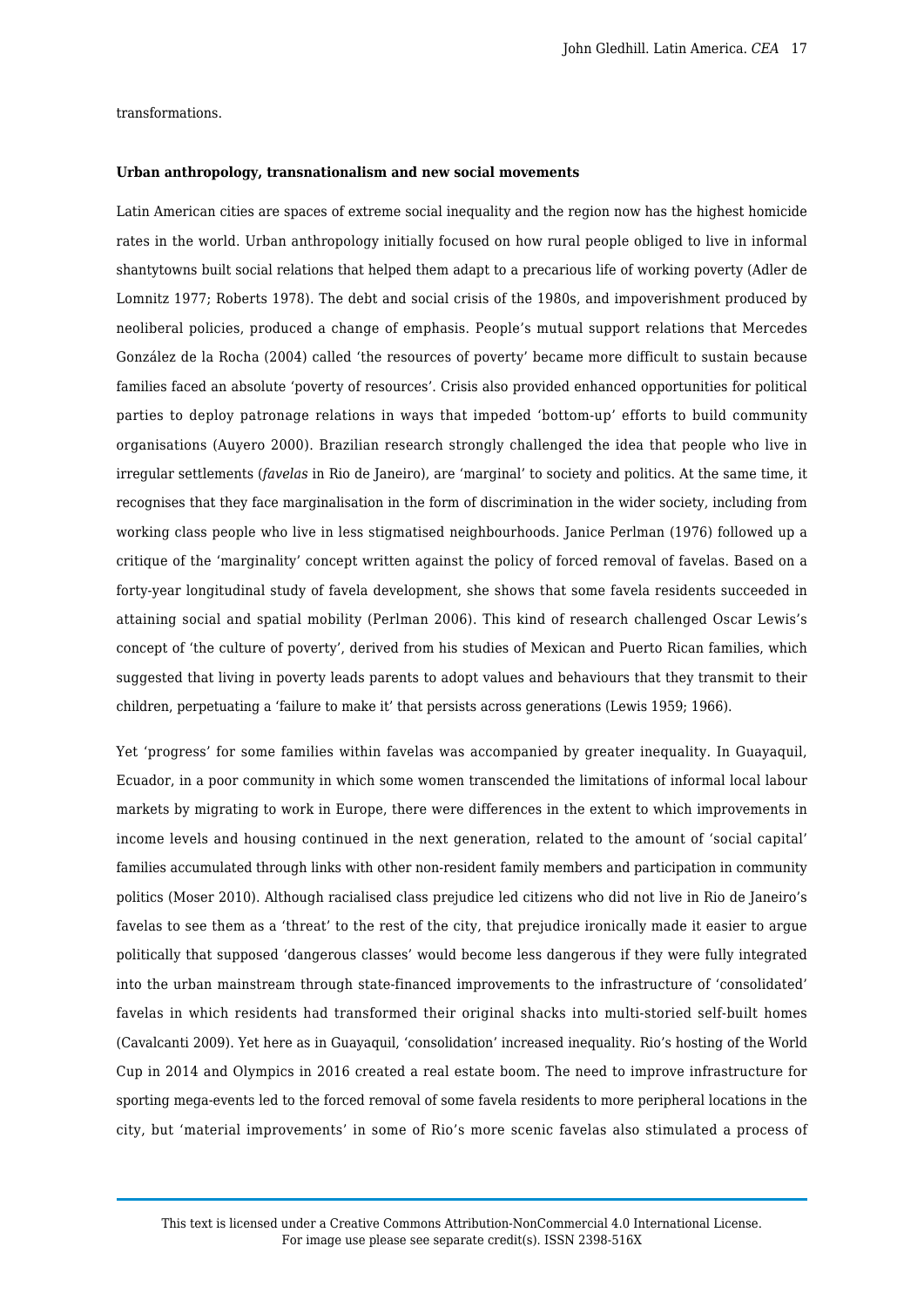'gentrification' and rising property values and rents within them that also displaced poorer residents (Freeman & Burgos 2017; Cummings 2015).

The problems facing women in favelas include domestic violence and the loss of young male children attracted by enhanced access to commodities symbolising status and to women in what Alba Zaluar (2010) termed the 'hypermasculine' subculture of drug gangs. Since police tend to assume that all young men are 'involved' in that world (Cechetto, Muniz & Monteiro 2018), people who live in favelas remain 'caught in the crossfire' between drug traffickers and police, whose violence and corruption often makes them seem the worse of two evils (Machado & Leite 2007). Zaluar also developed research on the paramilitary groups called *milícias* (Barcellos & Zaluar 2014). Run by former or serving members of the police, they expelled drug traffickers from favelas only to become criminal organisations in their own right, enjoying the protection of political patrons. Donna Goldstein (2003) showed how evangelical churches might offer an escape route from the world of crime, but her ethnography also revealed the black humour that working women employed in coping with extremely testing lives. An example that female neighbours found hilarious was when twenty-three-year-old Marília recounted how, returning in the early hours of the morning from her night job, she had exclaimed to her husband Celso: 'Gosh, you're hard to kill, ehh'. When Celso asked why, she responded: 'Because I put rat poison in your drink this morning, and you didn't die' (Goldstein 2003: 259).

Lynching offers a 'self-help' solution to dealing with insecurity in poor communities in which the problem is not the complete absence of the state but the nature of its sporadic presence, as Daniel Goldstein (2012) argued for Bolivia. Teresa Caldeira's work on São Paulo (Caldeira 2000) offered an anthropology 'of' rather than simply 'in' the city (Low 1996) by exploring the relations between the social worlds of the fortified condominiums of the rich, lower middle and working classes not living in irregular settlements, and the urban periphery. She showed that many who lived in the latter also subscribed to the view that 'a good bandit is a dead bandit', opposed 'human rights for criminals', and supported extra-judicial police killings despite being the most exposed to police violence themselves. Yet lynching, homicides, and sexual violence diminished in São Paulo to much lower levels than in Rio de Janeiro after a criminal organisation born in the state's prisons, The First Command of the Capital (PCC), established a system of 'criminal governance' based on their own tribunals with formal procedures in these communities. The police and political authorities were willing to reach tacit accommodations with this parallel authority that made their lives easier and diminished homicide rates (Feltran 2008; Willis 2015). Although this covert 'pact' with state authorities periodically broke down, the PCC expanded nationally through the prison system by 'baptizing' new 'brothers' (Biondi 2016) into a world of crime that became very lucrative and transnationally connected.

As a 'dark side' of capitalist globalisation, criminal networks responsible for the trafficking of drugs, arms, and people, including women obliged to work in the sex trade, transcend national borders. Yet Latin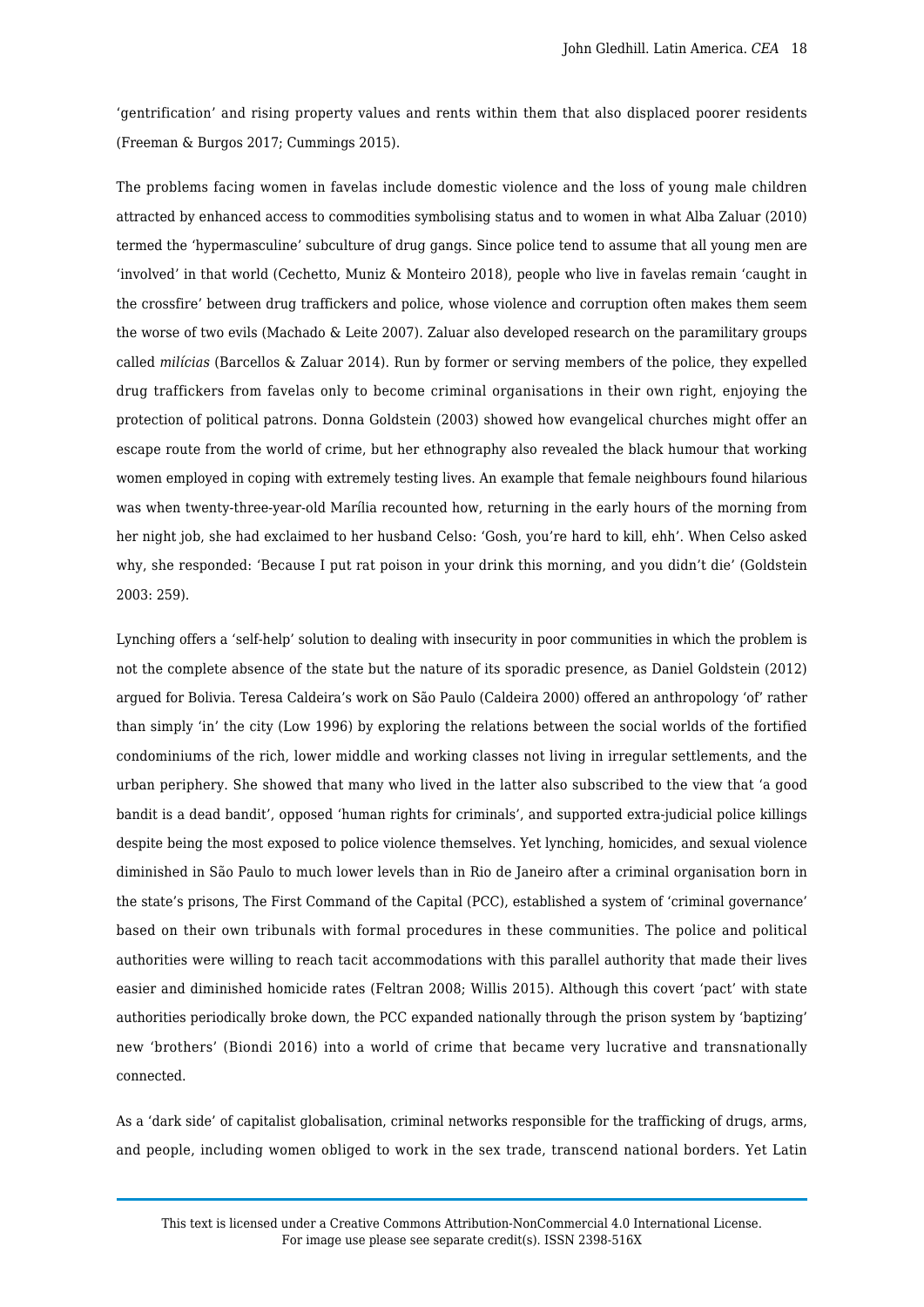American countries are also connected to each other, and to Africa and Asia, by a 'globalization from below' that provides livelihoods to informal traders who carry legal commodities across borders (Mathews *et al.* 2012). The study of these transnational networks has equally transformed our understanding of international migration, since even when migrant families decide to make another country their permanent home, they often maintain ties with their communities of origin. What happens as a result is variable. Nina Glick Schiller & Georges Fouron (1999) show how Haitian migrants in the United States were incorporated into a 'deterritorialised' nation-state building process. Thus, even those who had taken US citizenship continued to look to Haiti's nation-state as the political community to which they owed ultimate loyalty. Whatever they thought about Haiti's current government or the prospects of the country ever securing 'good government', they held on to it as they were victims of strong discrimination in US society. The 'deterritorialised' Haitian nation state was mainly built on 'transnational social fields' between Haitians abroad and their kin in Haiti. These relationships transcended the particularism of familial networks because migrant remittances were redistributed within Haiti to other families without direct kinship links to the migrants. The downside, Glick Schiller and Fouron argued, was that a 'bottom-up' politics based on 'blood ties' and racialised personal identity made Haitians in the US less inclined to join larger coalitions to ameliorate their disadvantages. At the same time, poor Haitians at home remained attached to hopes in the informal redistributive networks of the remittance economy. This made them less inclined to challenge domestic elites and their foreign allies and more inclined to try to resolve problems at an individual level through patron-client relations.

Transnational migration of indigenous Mixtec people from Oaxaca provides a contrasting case. The Mixtecs studied by Michael Kearney (1991) and Federico Besserer (2004) remained marginally incorporated into the Mexican national state and many did not speak Spanish. They started migrating working on agribusiness farms in northern Mexico, where they were subject to brutal forms of exploitation and discrimination. This promoted ethnogenesis as they started thinking of themselves as 'Mixtecs' rather than people from particular villages. From northern Mexico, they moved across the border as undocumented migrants, working picking tomatoes and in the construction industry, and later finding other kinds of urban jobs. Their ethnic identity thereby sharpened because of discrimination from *mestizo* Mexican migrants. Today, Mixtecs from Oaxaca and other regions live in colonies in cities and rural areas that stretch from New York through California to southern Mexico. This transnational diaspora still reproduces some indigenous ways of organising things, including communal labour systems, at the same time as it employs new technologies to maintain communication with migrant homelands. For many, English rather than Spanish became their second language. In this case, discrimination north of the border was less likely to produce closer identification with the Mexican nation.

Capital also moves across borders, rather more easily than people, in ways that have implications for gender roles and relations. Latin American and Caribbean countries became sites of offshore production by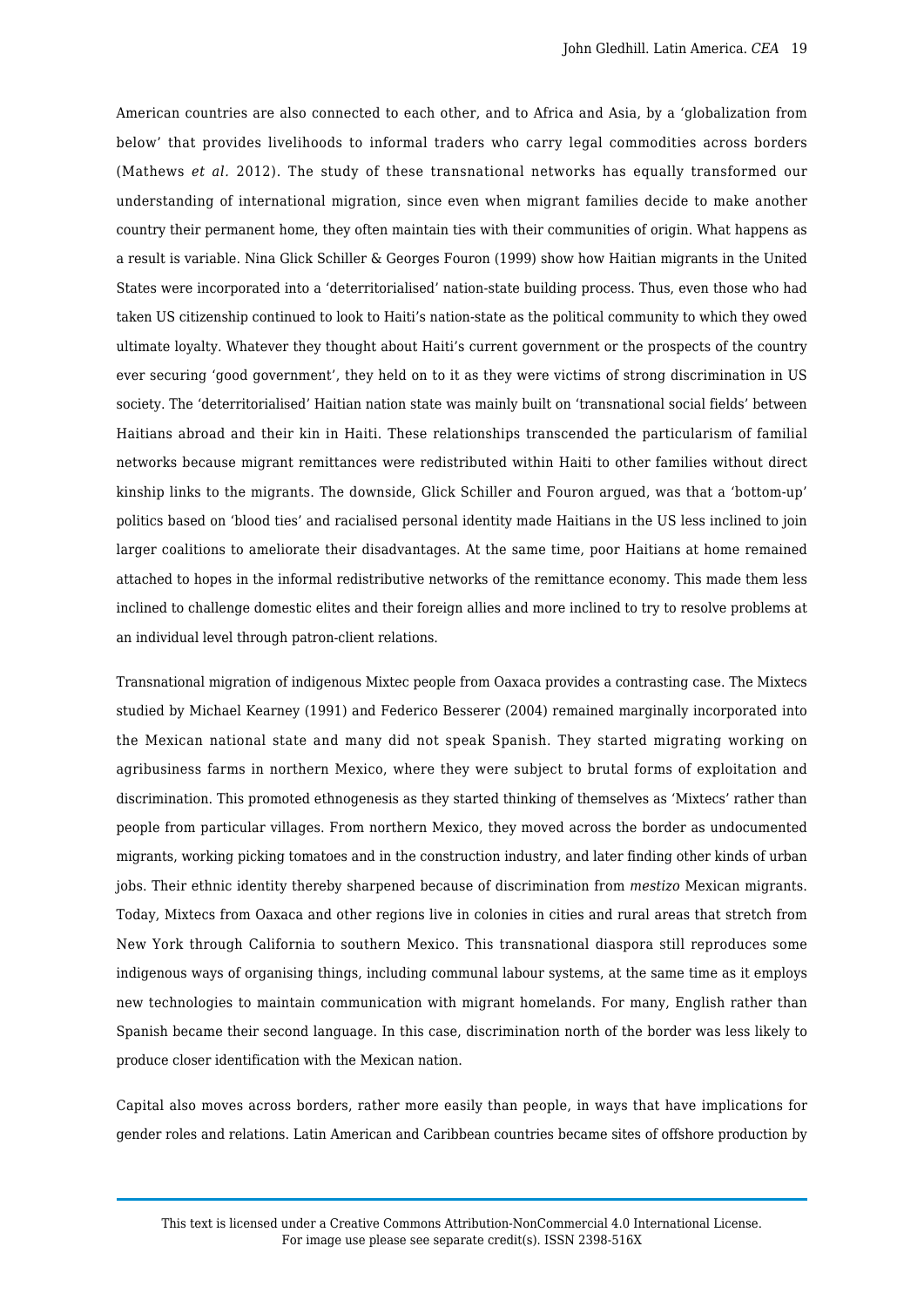transnational corporations, in the form of assembly plants, garment factories and agricultural processing and packing plants. Jane Collins (2003) adopted a transnational approach to studying garment production in the US and Mexico. Since these new forms of production offered new employment opportunities for women (Arizpe & Aranda 1981), economic changes impacted on family and household structures. Gender and kinship equally matter in studies of the informal economy, which provides more than half of total national employment in Latin America (Fernández-Kelly 2006). In the case of *mestizo* migrants to the US, men tended to adapt fully to life in the north, but some resisted full incorporation into the disciplines of northern working class life by continuing to value Mexico as a space of freedom where patriarchal values still ruled and the police did not stop them from beating their wives (Rouse 1991). Although female migration was increasing by the late twentieth century, as their lifestyles changed, women suffered from a major contradiction. They were often being morally stigmatised in their communities of origin but remaining signifiers of the transcendent moral value of 'the Mexican family' as mothers and wives wherever they were living. Sometimes they found themselves subject to censure by other women as they tried to renegotiate gender relations within their families (Malkin 2004).

Nevertheless, collective female activism became an important theme in the literature on the 'new social movements' of the late twentieth century. New collective movements of opposition emerged within 'civil society' under military dictatorships in part because traditional party politics (and the demobilising patronclient relations that went with it) was suspended. The independent trade union movement of São Paulo's industrialised ABC region laid the basis for the creation of the Brazilian Workers' Party, led by future president Luiz Inácio 'Lula' da Silva. It promised to do politics in a more democratic way that would give poorer citizens participation in government decisions. Critical anthropological studies have shown that a considerable gap emerged between promises and practice after the party started winning power, first at the local level and, in 2002, at national level (Assies 1999; Albert 2016). Many theorists had seen Latin America's 'new social movements' as politically transformative, assuming that they were democratic in their own internal organisation. Ethnographic research showed that this assumption needed to be questioned.

Women were the principal protagonists in some new movements. Argentina's Mothers of the Plaza de Mayo, for example, demanded that the military produce their children, 'disappeared' by a regime of torture, extermination, and theft of its victims' babies. Feminists were often sceptical about 'motherist' movements, despite their contributions to struggles for human rights. The mobilisation of women of different social classes also raised questions of how appropriate Northern middle-class feminist models were for 'grassroots' feminisms in Latin America (Stephen 2010), and how Latin America's structures of class and racial oppression should be factored into the politics of defining the 'strategic interests' of poor women of colour in both rural and urban contexts (Alvarez 1990). Women made their voices heard in EZLNcontrolled indigenous communities in Chiapas, contesting both patriarchal family structures and their past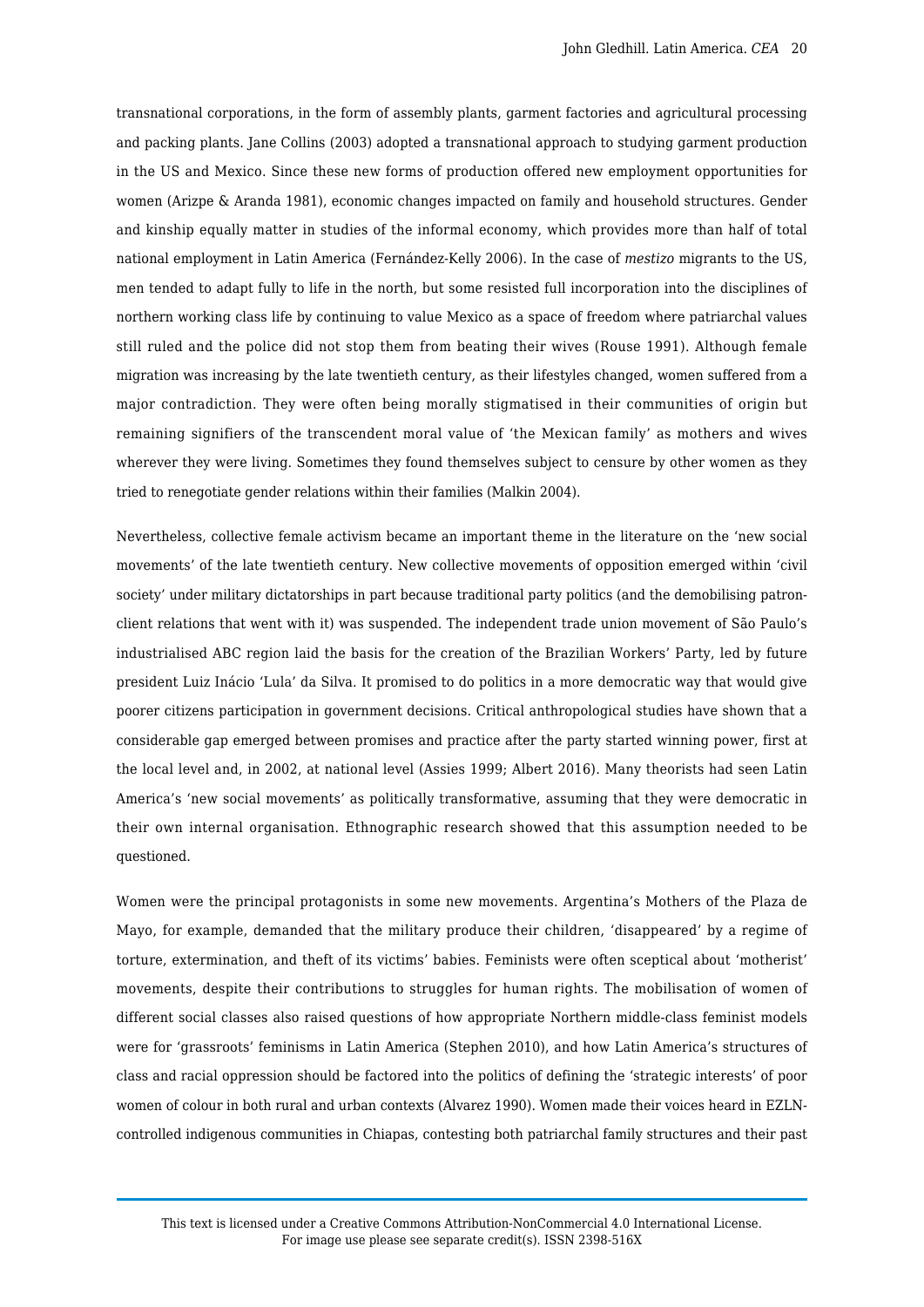exclusion from decision-making in communal assemblies (Speed, Hernández Castillo & Stephen 2006). Yet female protagonism was a longstanding historical feature of Andean indigenous movements, and poorer *mestizas* as well as indigenous women were assuming public roles in marches and protests organised by new rural movements in other regions of Mexico before the EZLN rebellion, sometimes in defiance of husbands committed to the ideology that a woman's place is in the home (Zárate Vidal 1998).

Throughout urban Latin America, it fell to women to defend the home when the authorities came to irregular settlements to evict families while their men were working outside the community. They faced new problems when men were unable to obtain enough regular work to fulfil their ascribed role as family provider. During the 1980s crisis, women's informal work often became the main basis for family reproduction, and domestic violence reflected the 'wounded masculinity' of men who could not be *machos* in this positive, provider sense (Gutmann 2006). Yet femi(ni)cide, the torture and killing of women because they are women, represents an intensification of intersections between patriarchy, class, and race. The violence against women practised by Latin American military dictatorships has escalated in the neoliberal era because the armed male actors with the power to abuse women and girls – police, paramilitaries, and criminals – have diversified and are often complicit with each other. Capitalist development has multiplied the number of vulnerable women in public spaces and commoditised them as disposable sexual objects (Monárrez Fragoso 2010). 'Grassroots feminism' is, however, continuing to develop within the working classes, as exemplified by the occupations of schools by secondary school students in Brazil in protest against the policies of the new government installed by the 'constitutional' coup of 2016 against the country's first female president. Rosana Pinheiro-Machado and Lucia Scalco (2018) show that female school students were actively raising political issues in class and some explicitly declared themselves to be feminists, despite negative reactions from young men faced with mounting economic precarity and physical insecurity. Yet after ultraright president Jair Bolsonaro won the 2018 elections, Brazil also demonstrated the challenges posed for women's and LGBT rights movements when a transnational evangelical Christian countermovement reaches the heart of government.

## **Conclusion: contesting the hegemony of 'Northern' anthropology**

Anthropological research on Latin America has made distinctive contributions to broader comparative analysis of issues of race and ethnicity in colonial and post-colonial settings, agrarian change, insurgency and revolution, religious syncretism and conflict, political anthropology and the anthropology of the state, gender relations, informal economies, urban anthropology, and new social movements and transnationalism. Its strengths include attention to history and its challenges to received wisdoms within Latin American societies themselves and within the North Atlantic world.

Postcolonial theorists such as Enrique Dussel (Dussel *et al.* 2000) and Walter Mignolo (2000) argue that the notion of 'Western modernity' as the fount of historical 'progress' depended, ideologically as well as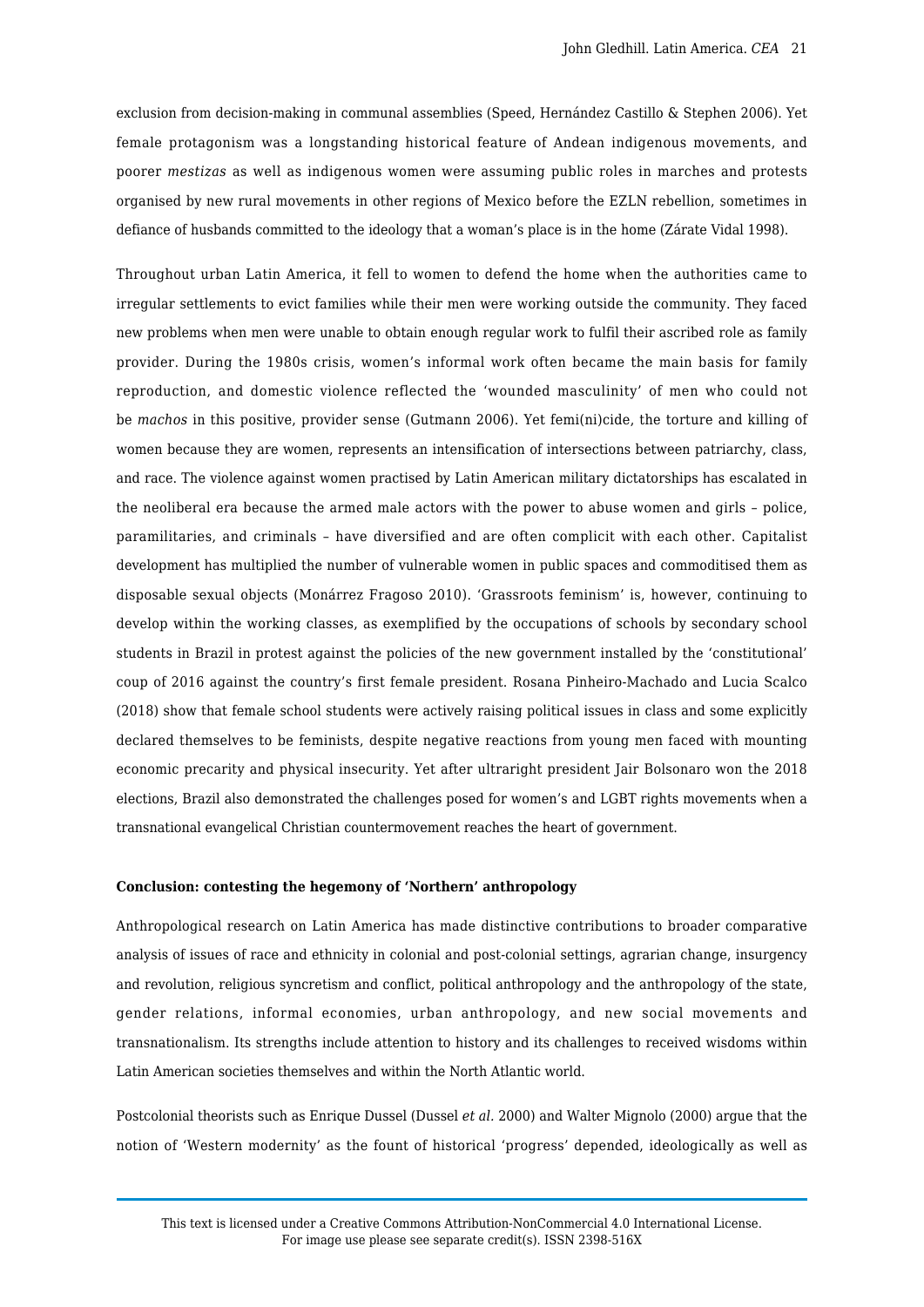economically and militarily, on a transatlantic colonial world in which 'Latin' America became the 'other' of Euro-North American 'civilisation'. Postcolonial critiques were taken up in the context of later twentieth century imperialism and capitalist globalisation by Latin American anthropologists such as Fernando Coronil (2003). Anthropologists living in Latin America became increasingly pre-occupied with the relationship between their anthropologies and the 'hegemonic' anthropologies of the North Atlantic countries. The existence of global disciplinary hierarchies is undeniable, given the dominance of English as a language of scholarly communication and differences in the opportunities available for international mobility to scholars from the South who have not studied outside their countries of nationality. Some 'native' anthropologists also began to argue that their distinctive perspectives were actually being 'silenced' by North Atlantic dominance (Krotz 1997). Latin American critics called for global reappraisal of how all anthropological thinking might be enriched by reflection on differences of vision between North Atlantic anthropology and the anthropologies of the former colonial worlds (Restrepo & Escobar 2005; Escobar & Ribeiro 2006). They argue that the 'hegemonic' anthropologies remained limited by Eurocentric or even 'orientalising' thinking (Velho 2003) and that disciplinary decolonisation entailed 'provincializing Europe' (Chakrabarty 2008).

Latin American state-building projects had their own internal colonial dimensions, and Latin American countries have their own academic hierarchies that are influenced, in terms of ideas as well as career possibilities, by class and ethno-racial inequalities. The decolonising critique is not about closing off regional anthropologies from the wider conceptual and comparative thinking that has always influenced their development, but about enhancing their contribution to developing more universal understandings of the human past, present and possible futures. White supremacist ideas are regaining traction in Europe and North America. Anthropology cannot challenge those ideas effectively unless it is purged of all remaining Eurocentrism. Critics of 'hegemonic anthropologies' call for more South-South dialogues but also for anthropologists based in the North to reflect on what different scholarly communities consider strategic objectives for anthropological research and the different perspectives on issues that they may offer. The aim of decolonising anthropology is not to promote '*ressentiment* or nativism' (Restrepo & Escobar 2005: 485) but to build a more inclusive international and intercultural 'conversation' about knowledge, power, and the future of anthropology everywhere (Narotzky 2014).

#### **References**

Adams, R.N. 1970. *Crucifixion by power: essays on Guatemalan national social structure, 1944–1966*. Austin: University of Texas Press.

Adler de Lomnitz, L. 1977. *Networks and marginality: life in a Mexican shantytown*. New York: Academic Press.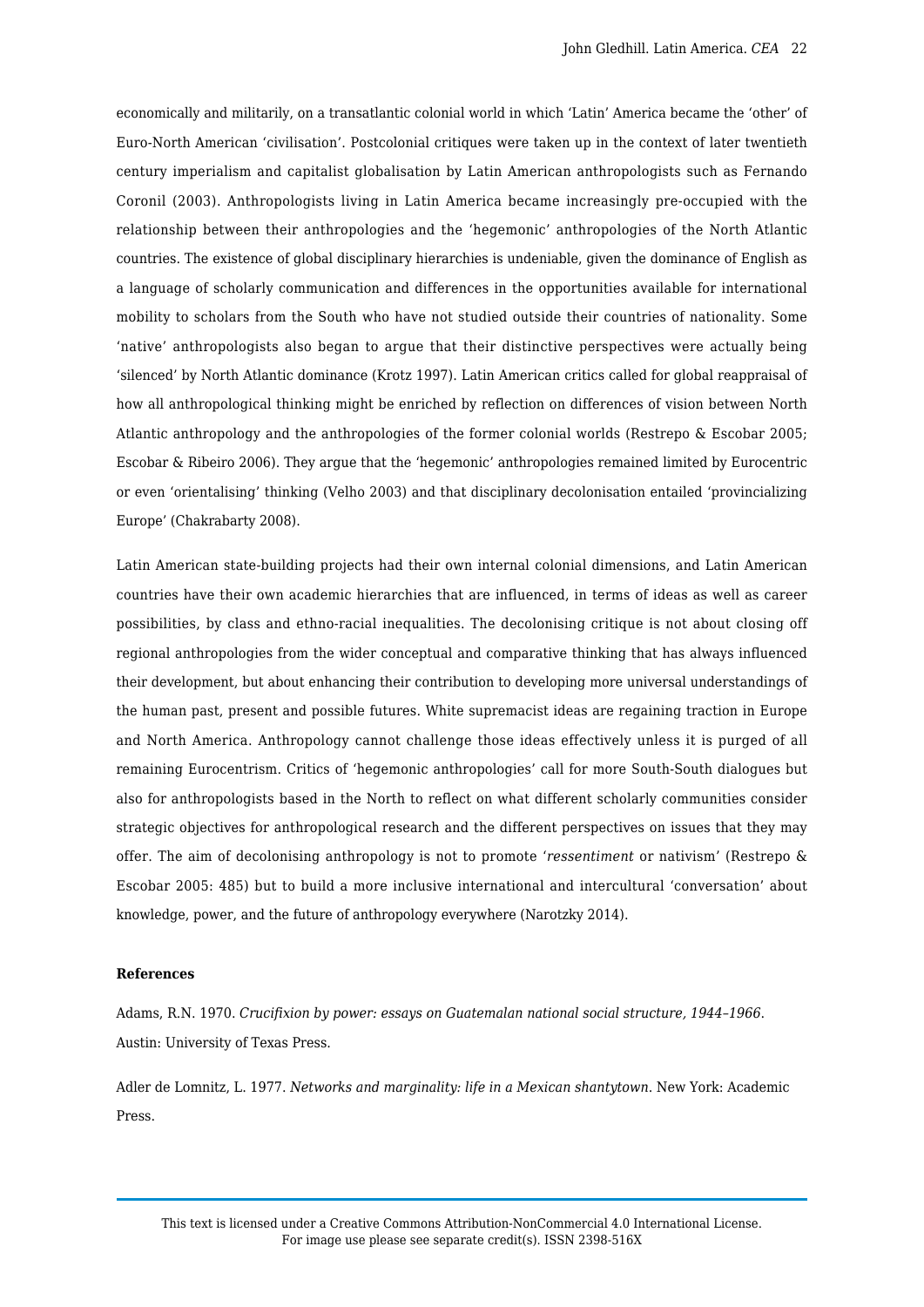Aguirre Beltrán, G. 1946. *La población negra de México, 1519-1810: estudio etnohistórico.* Mexico City: Ediciones Fuente Cultural.

Albert, V. 2016. *The limits to citizen power: participatory democracy and the entanglements of the state.* London: Pluto Press.

Allen, T.W. 2014. *The invention of the white race: the origin of racial oppression in Anglo-America*, vol. 2. London: Verso Books.

Alvarez, S.E. 1990. *Engendering democracy in Brazil: women's movements in transition politics.* Princeton: University Press.

Archetti, E. 2006. How many centers and peripheries in anthropology? A critical vision of France. In *World anthropologies: disciplinary transformations within systems of power* (eds) G.L. Ribeiro & A. Escobar, 113-32. New York: Berg Publishers.

Argyriadis, K. 2014. Católicos, apostólicos y no-satánicos: Representaciones contemporáneas en México y construcciones locales (Veracruz) del culto a la Santa Muerte. *Revista Cultura y Religión* **8**, 191-218.

Arizpe, L. & J. Aranda. 1981. The 'comparative advantages' of women's disadvantages: women workers in the strawberry export agribusiness in Mexico. *Signs* **7**, 453-73.

Assies, W. 1999. Theory, practice and 'external actors' in the making of new urban social movements in Brazil. *Bulletin of Latin American Research* **18**, 211-26.

Assies, W., G. Van der Haar & A. Hoekema 2000. *The challenge of diversity: indigenous peoples and reform of the state in Latin America.* Amsterdam: Thela Thesis.

Auyero, J. 2000. The logic of clientelism in Argentina: an ethnographic account. *Latin American Research Review* **35**, 55-81.

Barcellos, C. & A. Zaluar 2014. Homicides and territorial struggles in Rio de Janeiro favelas. *Revista de Saúde Publica* **48**, 94-102.

Bartra, R. 1976. *Caciquismo y poder político en el México rural.* Mexico City: Siglo Veintiuno Editores.

———1996. *Guerrero bronco: campesinos, ciudadanos y guerrilleros en la Costa Grande*. Mexico City: Ediciones Era.

Besserer, F. 2004. *Topografías transnacionales: hacia una geografía de la vida transnacional*. Mexico City: Universidad Autónoma Metropolitana and Plaza y Valdés.

Binford, L. 1996. *The El Mozote massacre: anthropology and human rights*. Tucson: University of Arizona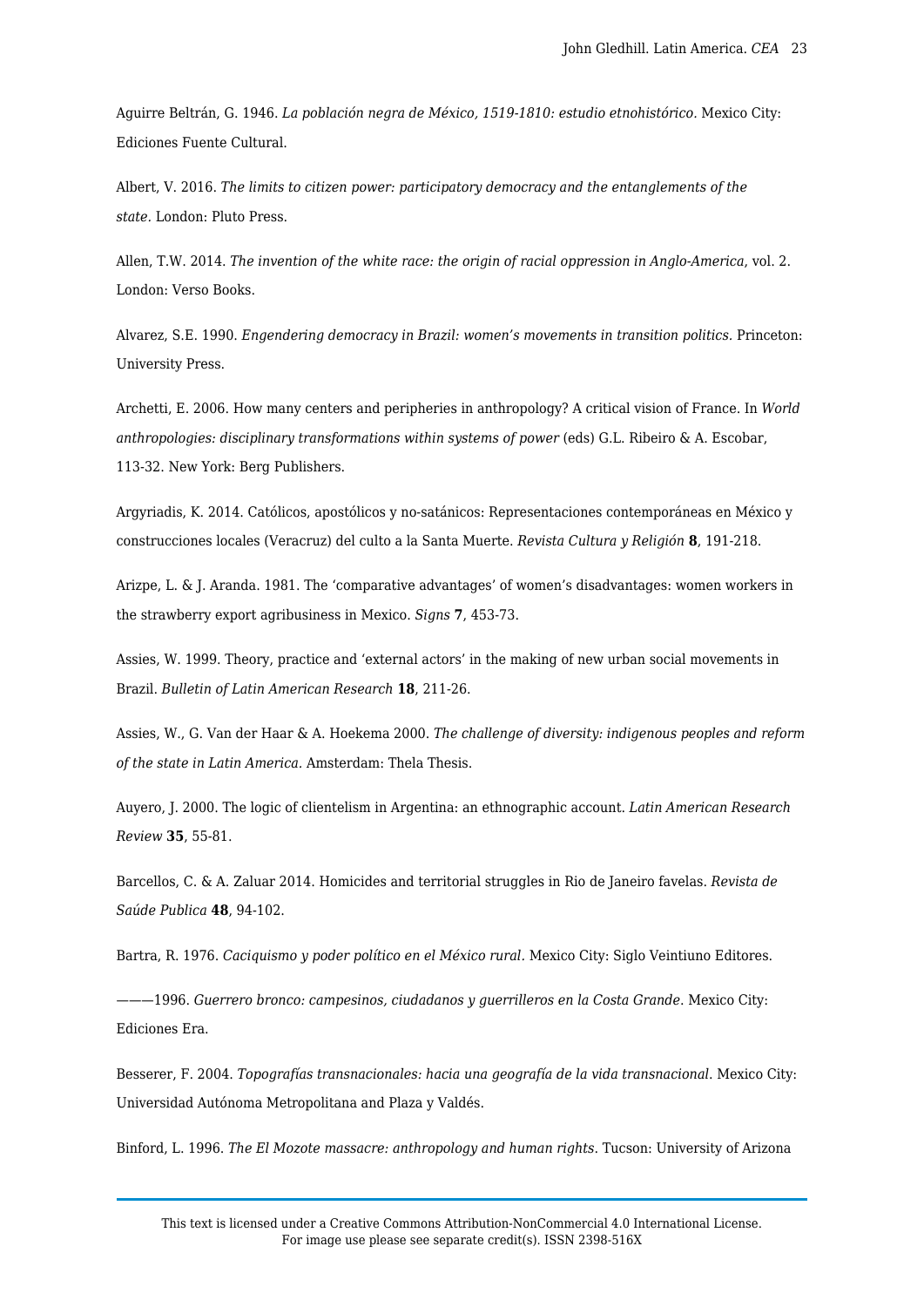Press.

Biondi, K. 2016. *Sharing this walk: an ethnography of prison life and the PCC in Brazil.* Chapel Hill: University of North Carolina Press.

Boccara, G. 2002. Colonización, resistencia y etnogénesis en las fronteras americanas. In *Colonización, resistencia y mestizaje en las Américas* (Siglos XVI-XX) (ed.) G. Boccara, 47-82. Quito & Lima: Editorial Abya Yala & Instituto Francés de Estudios Andinos.

Bonfil Batalla, G. 1996. *México profundo: reclaiming a civilization* (trans. P.A. Dennis). Austin: University of Texas Press.

Caldeira, T.P. 2000. *City of walls: crime, segregation, and citizenship in São Paulo.* Berkeley: University of California Press.

Canessa, A. 2014. Conflict, claim and contradiction in the new 'indigenous' state of Bolivia. *Critique of Anthropology* **34**,153-173.

Cavalcanti, M. 2009. Do barraco à casa: tempo, espaço e valor(es) em uma favela consolidada. *Revista Brasileira de Ciências Sociais* **24**, 69-80.

Cecchetto, F.R., J. Muniz de Oliveira & Rodrigo Monteiro de Araujo 2018. Basta tá do lado: a construção social do envolvido com o crime. *Caderno CRH* **31**, 99-116.

Chakrabarty, D. 2008. Provincializing Europe: postcolonial thought and historical difference (2<sup>nd</sup> ed.). Princeton: University Press.

Collins, J.L. 2003. *Threads: gender, labor, and power in the global apparel industry*. Chicago: University Press.

Coronil, F. 2003. Naturaleza del poscolonialismo: del eurocentrismo al globocentrismo. In *La Colonialidad del saber: eurocentrismo y ciencias sociales. Perspectivas latinoamericanas* (ed.) E. Lander, 87-111. Buenos Aires: Clacso (available

online: [http://ecopoliticavenezuela.org/biblioteca/textos/Naturaleza%20del%20poscolonialismo.%20Fernan](http://ecopoliticavenezuela.org/biblioteca/textos/Naturaleza%20del%20poscolonialismo.%20Fernando%20Coronil.pdf) [do%20Coronil.pdf](http://ecopoliticavenezuela.org/biblioteca/textos/Naturaleza%20del%20poscolonialismo.%20Fernando%20Coronil.pdf)). Accessed 6 May 2018.

Cotler, J. 2005. *Clases, estado y nación en el Perú*. Lima: Instituto de Estudios Peruanos.

Cummings, J. 2015. Confronting favela chic: the gentrification of informal settlements in Rio de Janeiro, Brazil. In *Global gentrifications: uneven development and displacement* (eds) L. Lees, H. B. Shin & E. López-Morales, 81–99. Bristol: Policy Press.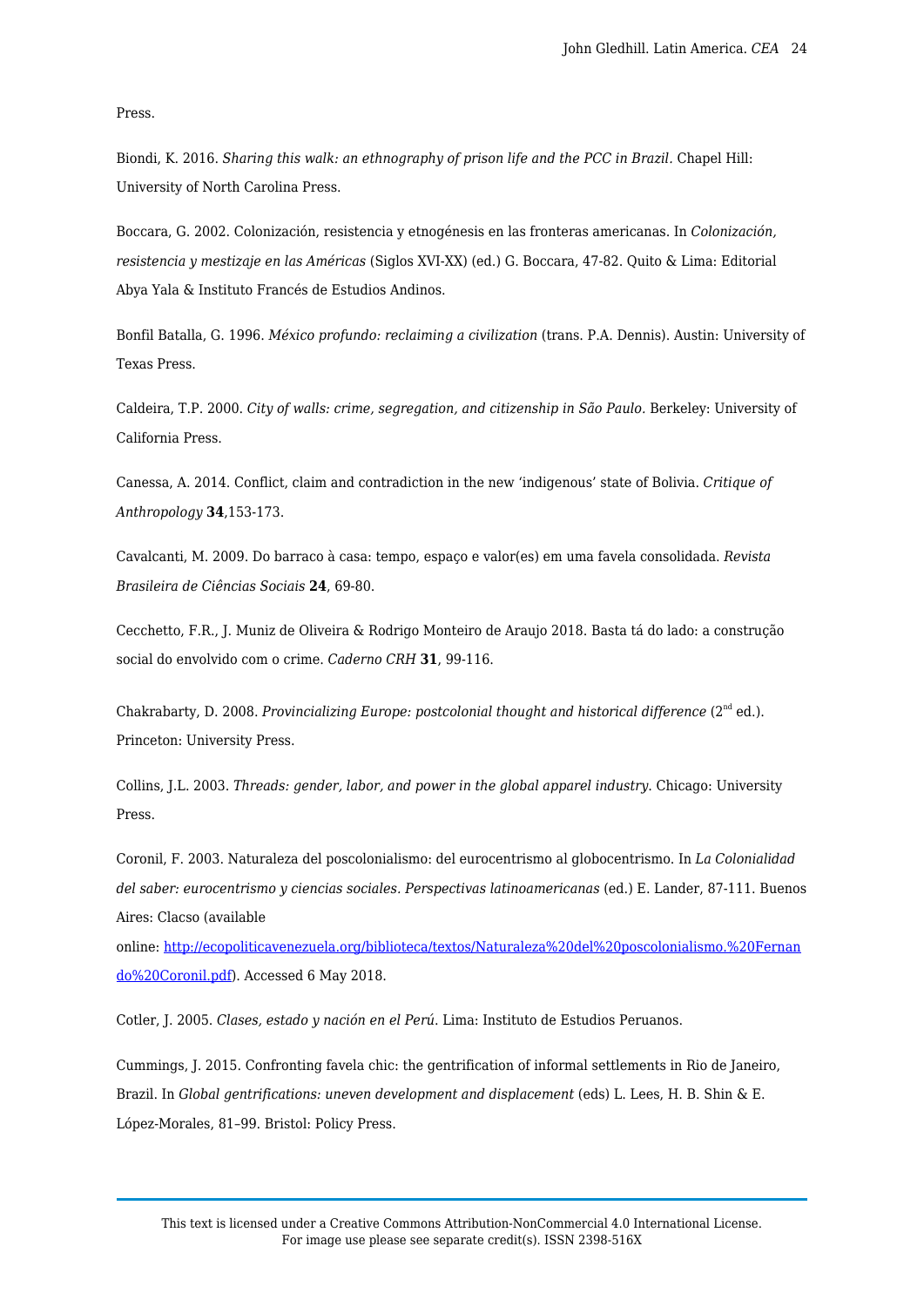De la Cadena, M. 2005. Are mestizos hybrids? The conceptual politics of Andean identities. *Journal of Latin American Studies* **37**, 259-84.

——— 2010. Indigenous cosmopolitics in the Andes: conceptual reflections beyond 'politics'. *Cultural Anthropology* **25**, 334-70.

De la Maza Cabrera, F. & C.F. Bolomey Córdova 2019. Persistence and changes in state dependence in a Mapuche indigenous territory, Chile. *Critique of Anthropology* **40**, 146–68.

De la Peña, G. 2005. Social and cultural policies toward indigenous peoples: perspectives from Latin America. *Annual Review of Anthropology* **34**, 717–39.

Degregori, C. I. 1991. How difficult it is to be God: ideology and political violence in Sendero Luminoso (trans. D. Arnold, J. de D. Yapita & O. Harris). *Critique of Anthropology* **11**, 233-50.

Dussel, E., J. Krauel & V.C. Tuma 2000. Europe, modernity, and eurocentrism. *Nepantla: Views from South* **1**, 465-78.

Escobar, A. 2015. Territorios de diferencia: la ontología política de los 'derechos al territorio'. *Cuadernos de Antropología Social* **41**, 25-38.

——— & G.L. Ribeiro (eds) 2006. *World anthropologies: disciplinary transformations within systems of power.* Oxford: Berg.

Feltran, G. de S. 2008. The management of violence on the São Paulo periphery. *Vibrant: Virtual Brazilian Anthropology* **7**, 109-34.

Fernández-Kelly, P. 2006. Introduction. In *Political action and the informal economy in Latin America* (eds) P. Fernández-Kelly & J. Shefner, 1-22. University Park: The Pennsylvania State University Press.

Farmer, P. 2004. *Pathologies of power: health, human rights, and the new war on the poor*. Berkeley: University of California Press.

Fine-Dare, K.S. & S. Rubenstein (eds) 2009. *Border crossings: transnational Americanist anthropology.* Lincoln: University of Nebraska Press.

Florescano, E. & V. García Acosta (eds) 2004. *Mestizajes tecnológicos y cambios culturales en México*. Mexico City: CIESAS.

Freeman, J. & M. Burgos 2017. Accumulation by forced removal: the thinning of Rio de Janeiro's favelas in preparation for the Games. *Journal of Latin American Studies* **49**, 549-77.

Freyre, G. 1986 [1933]. *The masters and the slaves: A study in the development of Brazilian*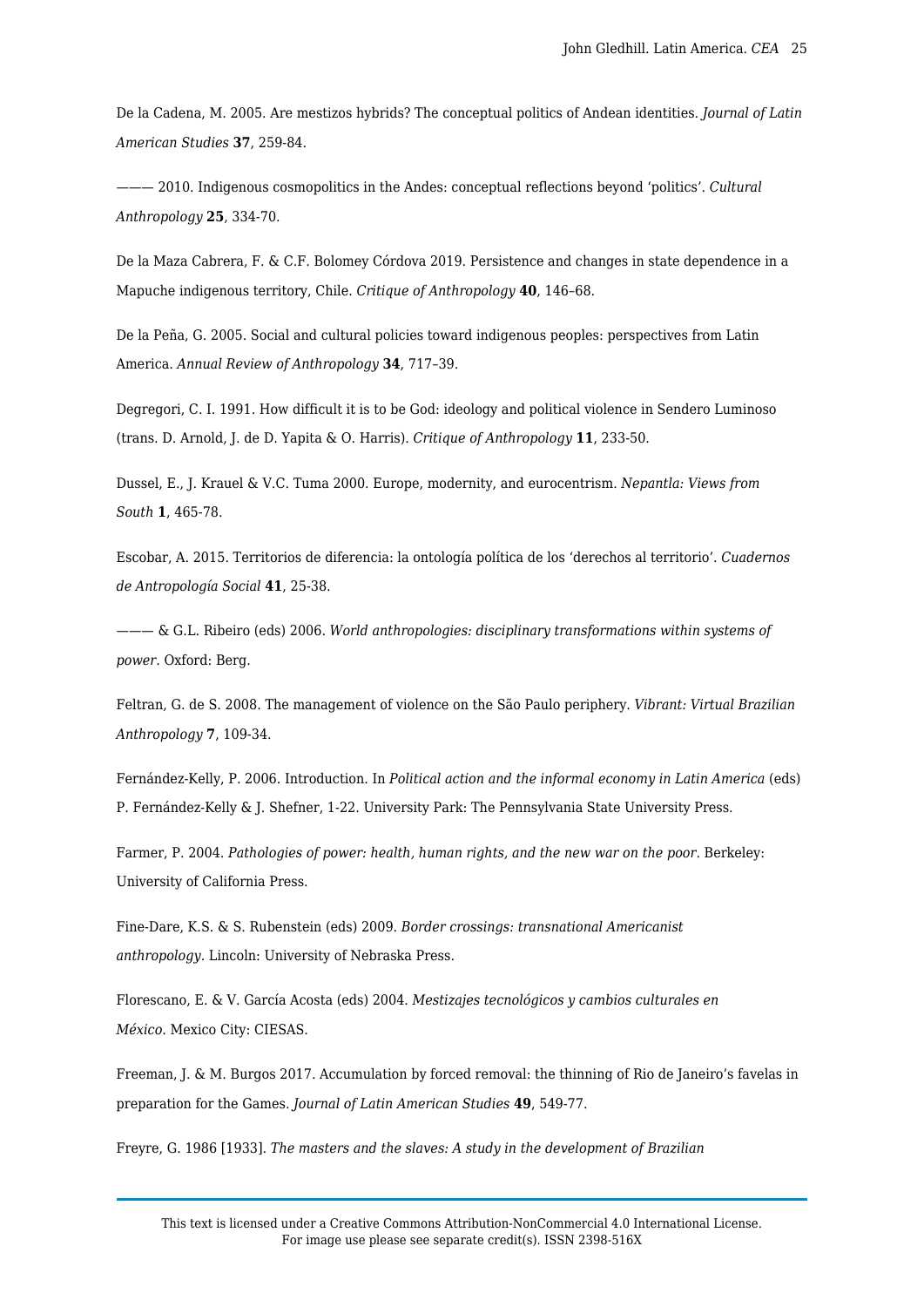*civilization* (trans S. Putnam). 2nd English ed. Berkeley: University of California Press.

Friedmann, H., & P. McMichael 1989. Agriculture and the state system: the rise and decline of national agricultures, 1870 to the present. *Sociologia Ruralis* **XXIX**, 93–117.

Friedrich, P. 1986. *The princes of Naranja: an essay in anthrohistorical method*. Austin: University of Texas Press.

Gamio, M. 2010 [1916]. *Forjando patria: Pro-nacionalismo*. Boulder: University Press of Colorado.

García Canclini, N. 1995. *Hybrid cultures: Strategies for entering and leaving modernity*. Minneapolis: University of Minnesota Press.

Glazer, M., R.D. Baer, S.C. Weller, J.E.G. de Alba & S.W. Liebowitz 2004. Susto and soul loss in Mexicans and Mexican Americans. *Cross-Cultural Research* **38**, 270–88.

Glick Schiller, N. & G.E. Fouron 1999. Terrains of blood and nation: Haitian transnational social fields. *Ethnic and Racial Studies* **22**, 340-66.

Goldstein, Daniel M. 2012. *Outlawed: between security and rights in a Bolivian city*. Durham, N.C.: Duke University Press.

Goldstein, Donna M. 2003. *Laughter out of place: race, class, violence, and sexuality in a Rio shantytown*. Berkeley: University of California Press.

González de la Rocha, M. 2004. De los 'recursos de la pobreza' a la 'pobreza de recursos' y las 'desventajas acumuladas'. *Latin American Research Review* **39**, 192-5.

Gordillo, G. & S. Hirsch 2003. Indigenous struggles and contested identities in Argentina: histories of invisibilization and reemergence. *The Journal of Latin American Anthropology* **8**, 4-30.

Graham, S. 2011. *Cities under siege: the new military urbanism*. London: Verso Books.

Gruzinski, S. 2013. *The mestizo mind: the intellectual dynamics of colonization and globalization.* New York: Routledge.

Guimarães, A.S.A. 2003. Acesso de negros às universidades públicas. *Cadernos de Pesquisa* **118**, 247-68.

Gutmann, M.C. 2006. *The meanings of macho: being a man in Mexico City*. Berkeley: University of California Press.

Hale, C.R. 2006. *Más que un indio: Racial ambivalence and neoliberal multiculturalism in Guatemala*. Santa Fe: School of American Research Press.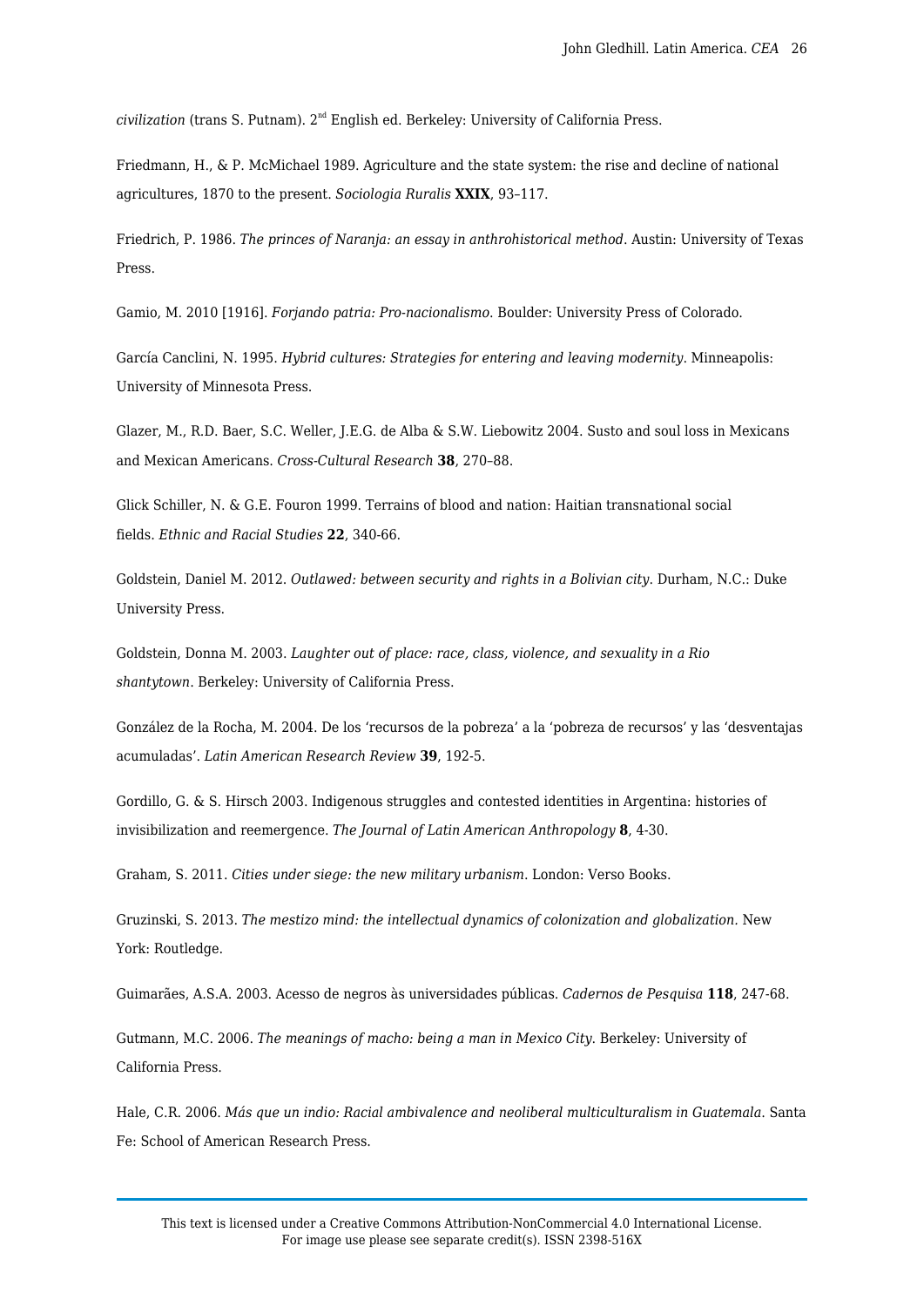He, L. 2018. Desert Defenders. *Index on Censorship* **47**, 50-2.

Hewitt de Alcántara, C. 1984. *Anthropological perspectives on rural Mexico*. London: Routledge and Kegan Paul.

Jimeno, M. 2007. Naciocentrismo: tensiones y configuración de estilos en la antropología sociocultural colombiana. *Revista Colombiana de Antropología* **43**, 9-32.

Kay, C. 1982. Achievements and contradictions of the Peruvian agrarian reform. *The Journal of Development Studies* **18**, 141-70.

Kearney, M. 1991. *Reconceptualizing the peasantry: anthropology in global perspective*. Boulder, Colo.: Westview Press.

Koch, A., C. Brierley, M.M. Maslin & S.L. Lewis 2019. Earth system impacts of the European arrival and Great Dying in the Americas after 1492. *Quaternary Science Reviews* **207**, 13-36.

Krotz, E. 1997. Anthropologies of the South: their rise, their silencing, their characteristics (trans. M. Mayer). *Critique of Anthropology* **17**, 237-51.

Le Bot, Y. 1992. *La guerre en terre maya: communauté, violence et modernité au Guatemala*. Paris: Karthala.

Leyva Solano, X. & G. Ascencio Franco 1996. *Lacandonia al filo del agua*. Mexico City: CIESAS.

Lewis, O. 1959. *Five families: Mexican case studies in the culture of poverty*. New York: Basic Books.

———1966. *La vida: a Puerto Rican family in the culture of poverty - San Juan and New York*. New York: Random House.

Lima, D.N. de O. 2007. 'Trabalho', 'mudança de vida' e 'prosperidade' entre fiéis da Igreja Universal do Reino de Deus. *Religião & Sociedade* **27**, 132-55.

Lomnitz-Adler, C. 1992. *Exits from the labyrinth: culture and ideology in the Mexican national space*. Berkeley: University of California Press.

Low, S.M. 1996. The anthropology of cities: imagining and theorizing the city. *Annual Review of Anthropology* **25**, 383-409.

Machado da Silva, L.A. & M.P. Leite 2007. Violência, crime e polícia: o que os favelados dizem quando falam desses temas? *Sociedade e Estado* **22**, 545-91.

Maldonado Aranda, S. 2005. Between law and arbitrariness: labour union caciques in Mexico.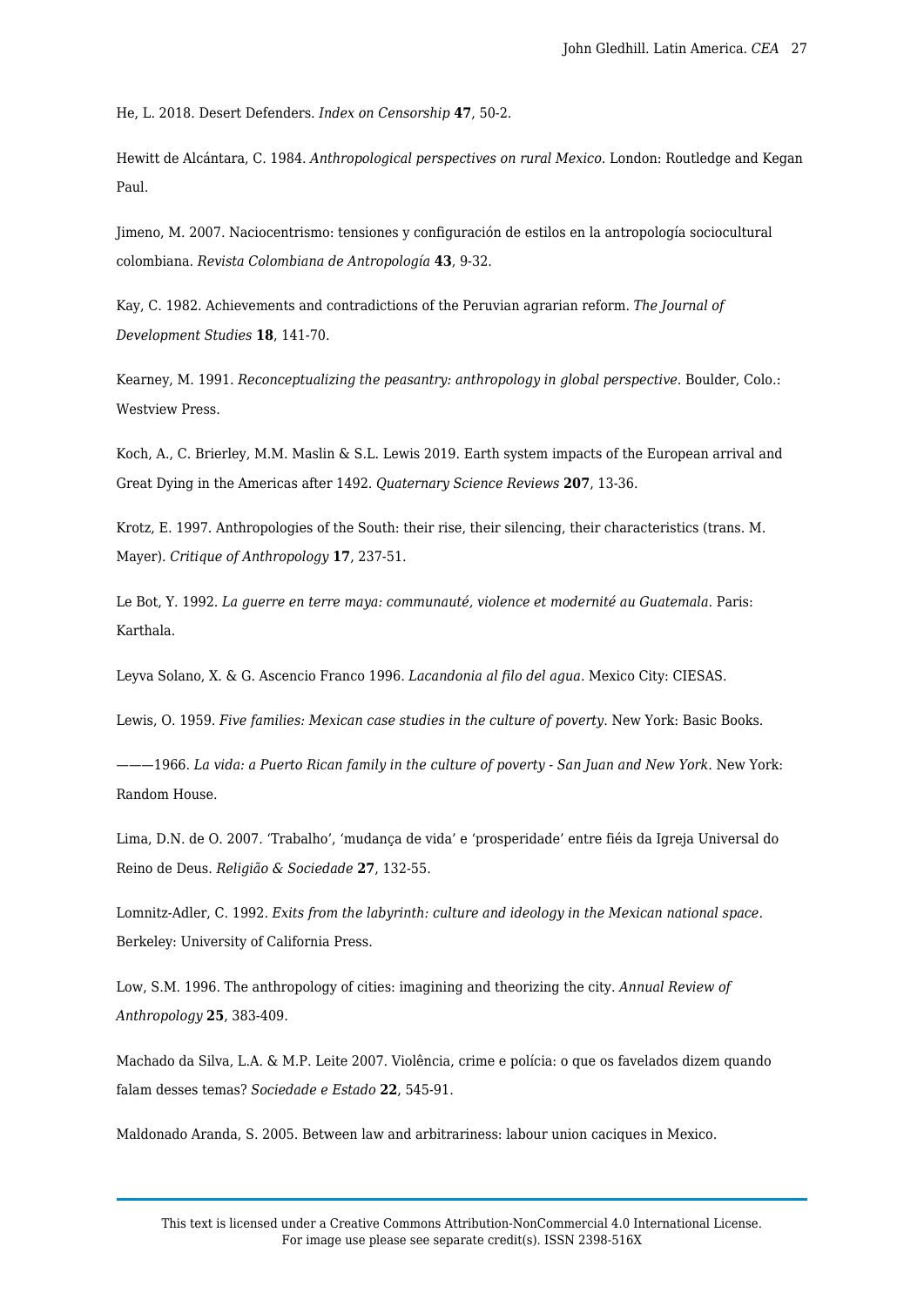In *Caciquismo in twentieth-century Mexico* (eds) A. Knight & W. Pansters, 227-48. London: Institute for the Study of the Americas.

Malkin, V. 2004. 'We go to get ahead': gender and status in two Mexican migrant communities. *Latin American Perspectives* **31**, 75-99.

Manning, P. 1990. The slave trade: the formal demography of a global system. *Social Science History* **14**, 255-79.

Mariategui, J. C. 1971 [1928]. *Seven interpretive essays on Peruvian reality* (trans J. Basadre). Austin: University of Texas Press (available

on-line:<https://www.marxists.org/archive/mariateg/works/7-interpretive-essays/index.htm>). Accessed 20 September 2019.

Martí, J. 1891. *Our America* (trans E. Allen) (available on-line:<http://www.josemarti.cu/publicacion/nuestra-america-version-ingles/>). Accessed 25 September 2019.

Mathews, G., G.L. Ribeiro & C.A. Vega (eds) 2012. *Globalization from below: the world's other economy.* New York: Routledge.

Monteiro, J. 2012. Rethinking Amerindian resistance and persistence in colonial Portuguese America. In *New approaches to resistance in Brazil and Mexico* (eds) J. Gledhill and P.A. Schell, 25-43. Durham, N.C.: Duke University Press.

Mignolo, W. 2000. The many faces of cosmo-polis: border thinking and critical cosmopolitanism. *Public Culture* **12**, 721-48.

Mintz, S.W. 1974. The Caribbean region. *Daedalus* **103**, 45-71.

Monárrez Fragoso, J.E. 2010. The victims of Ciudad Juárez feminicide (trans S. Koopman). In *Terrorizing women: feminicide in the Américas* (eds) R-L Fregoso & C. Bejarano, 59-69. Durham, N.C.: Duke University Press.

Moser, C.O.N. 2010. *Ordinary families, extraordinary lives: assets and poverty reduction in Guayaquil, 1978-2004*. Washington, DC: Brookings Institution Press.

Murra, J.V. 1980 [1956]. *The economic organization of the Inka state*. Greenwich: JAI Press.

Narotzky, S. 2014. Weaving knowledge histories around political engagement: a story of anthropological understanding. *American Anthropologist* **116**, 668-72.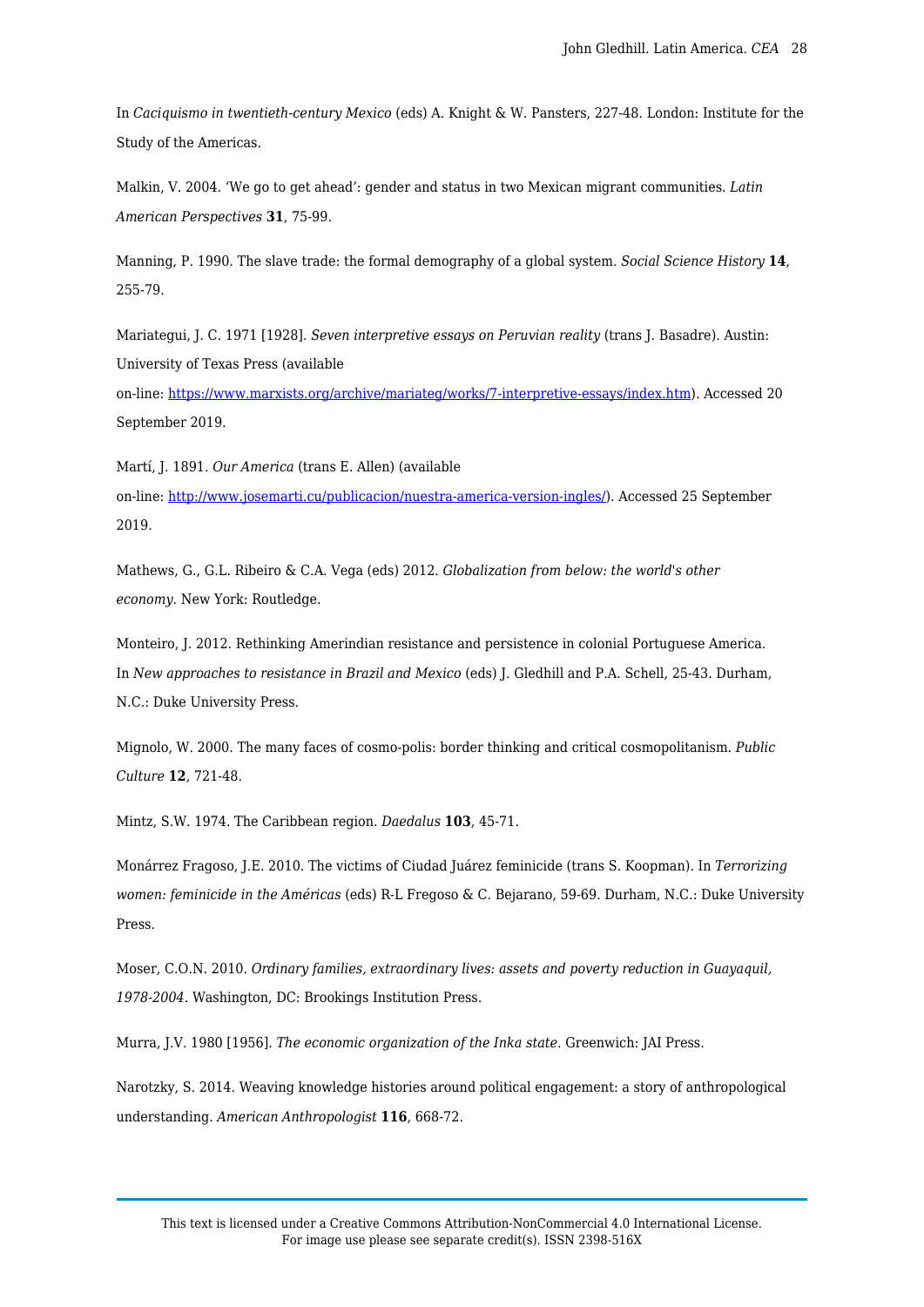Nash, J.C. 2001 [1989]. Cultural resistance and class consciousness in Bolivian tin-mining communities. In *Power and popular protest: Latin American social movements* (ed.,  $2<sup>nd</sup>$  edition) S. Eckstein, 182-202. Berkeley: University of California Press.

——— 2002. *Mayan visions: the quest for autonomy in an age of globalization*. New York: Routledge.

Nugent, S. 1993. *Amazonian caboclo society: an essay on invisibility and peasant economy*. New York: Berg Publishers.

Ortiz, F. 1995 [1940]. *Cuban counterpoint: tobacco and sugar* (trans. H. de Onis). Durham, N.C.: Duke University Press.

Pansters, W. 2005. Building a cacicazgo in a neoliberal university. In *Caciquismo in twentieth-century Mexico* (eds) A. Knight & W. Pansters, 296-326. London: Institute for the Study of the Americas.

Pechlaner, G. & G. Otero 2010. The neoliberal food regime: neoregulation and the new division of labor in North America. *Rural Sociology* **75**, 179-208.

Perlman, J.E. 1979. *The myth of marginality: urban poverty and politics in Rio de Janeiro*. Berkeley: University of California Press.

——— 2006. The metamorphosis of marginality: four generations in the favelas of Rio de Janeiro. *The ANNALS of the American Academy of Political and Social Science* **606**, 154-177.

Pinheiro-Machado, R. & L.M. Scalco. 2018. Da esperança ao ódio: juventude, política e pobreza do Lulismo ao Bolsonarismo. *Caderno IHUideas* **16**, 1-13.

Poole, D. & G. Rénique 1992. *Peru: time of fear*. London: Latin American Bureau.

Postero, N. 2017. *The indigenous state: race, politics and performance in plurinational Bolivia*. Oakland: University of California Press.

Prandi, R. 2000. African gods in contemporary Brazil: a sociological introduction to Candomblé today. *International Sociology* **15**, 641-63.

Ramos, A.R. 1994. The hyperreal Indian. *Critique of Anthropology* **14**, 153-71.

———2012. The politics of perspectivism. *Annual Review of Anthropology* **41**, 481-94.

Rappaport, J. & R.V.H. Dover 1996. The construction of difference by native legislators: assessing the impact of the Colombian constitution of 1991. *Journal of Latin American Anthropology* **1**, 22-45.

Ratier, H.E. 2010. La antropología social argentina: su desarrollo. *Publicar* **8**, 17-46.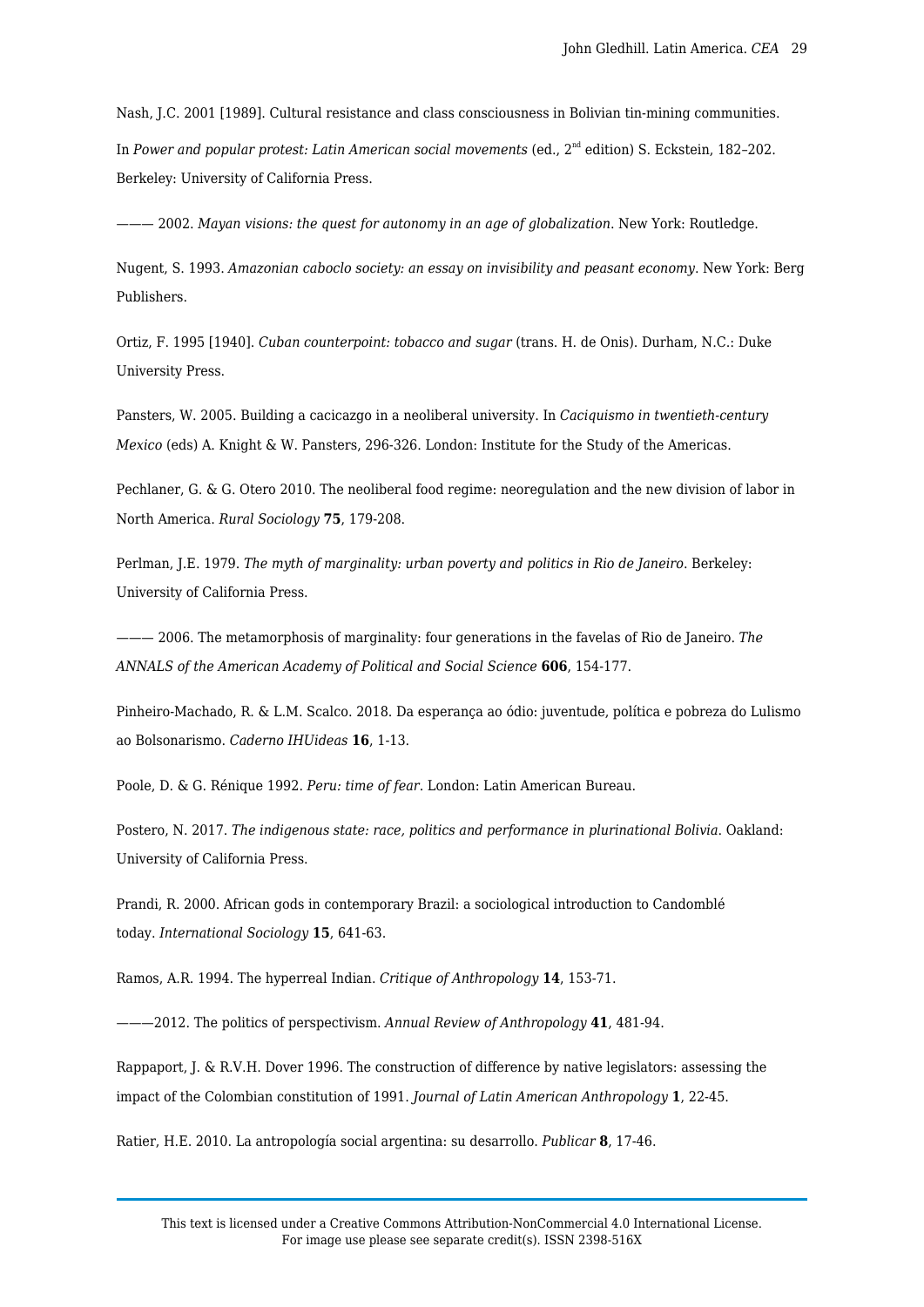Redfield, R. 1950. *Cham Kom: a village that chose progress*. Chicago: University Press.

———1956. *The little community and peasant society and culture*. Chicago: University Press.

Restrepo, E. & A. Escobar 2005. Other anthropologies and anthropology otherwise: steps to a world anthropologies framework. *Critique of Anthropology* **25**, 99-129.

Ribeiro, D. *et al.* 1970. The culture-historical configurations of the American peoples (with comments, reviews and reply). *Current Anthropology* **11**, 403-34.

Ribeiro, D. 1995. *The Brazilian people: the formation and meaning of Brazil* (trans. G. Rabassa). Gainesville: University of Florida Press.

Rivera Cusicanqui, S. 1993. Anthropology and society in the Andes: themes and issues (trans. J. Gillet). *Critique of Anthropology* **13**, 77-96.

———1999. Sendas y senderos de la ciencia social andina. *Dispositio* **24**, 149-69.

Roberts, B. 1978. *Cities of peasants: the political economy of urbanization in the Third World.* London: Edward Arnold.

Roniger, L. 1987. Caciquismo and coronelismo: Contextual dimensions of patron brokerage in Mexico and Brazil. *Latin American Research Review* **22**, 71-99.

Roosevelt, A.C. 1999. The development of prehistoric complex societies: Amazonia, a Tropical Forest. *Archaeological Papers of the American Anthropological Association* **9**(1), 13-33.

Rouse, R. 1991. Mexican migration and the social space of postmodernism. *Diaspora: A Journal of Transnational Studies* **1**, 8-23.

Rubin, J.W. 1997. *Decentering the regime: ethnicity, radicalism, and democracy in Juchitán, Mexico.* Durham, N.C.: Duke University Press.

Rus, J., R.A. Hernández Castillo & S.L. Mattiace (eds) 2003. *Mayan lives, Mayan utopias: the indigenous peoples of Chiapas and the Zapatista rebellion*. Lanham: Rowan & Littlefield Publishers, Inc.

Schryer, F. J. 1990. *Ethnicity and class conflict in rural Mexico*. Princeton: University Press.

Shukla, S. & H. Tinsman (eds) 2007. *Imagining our Americas: toward a transnational frame.* Durham, N.C.: Duke University Press.

Sieder, R. (ed.) 2002. *Multiculturalism in Latin America: indigenous rights, diversity and democracy*. Basingstoke: Macmillan.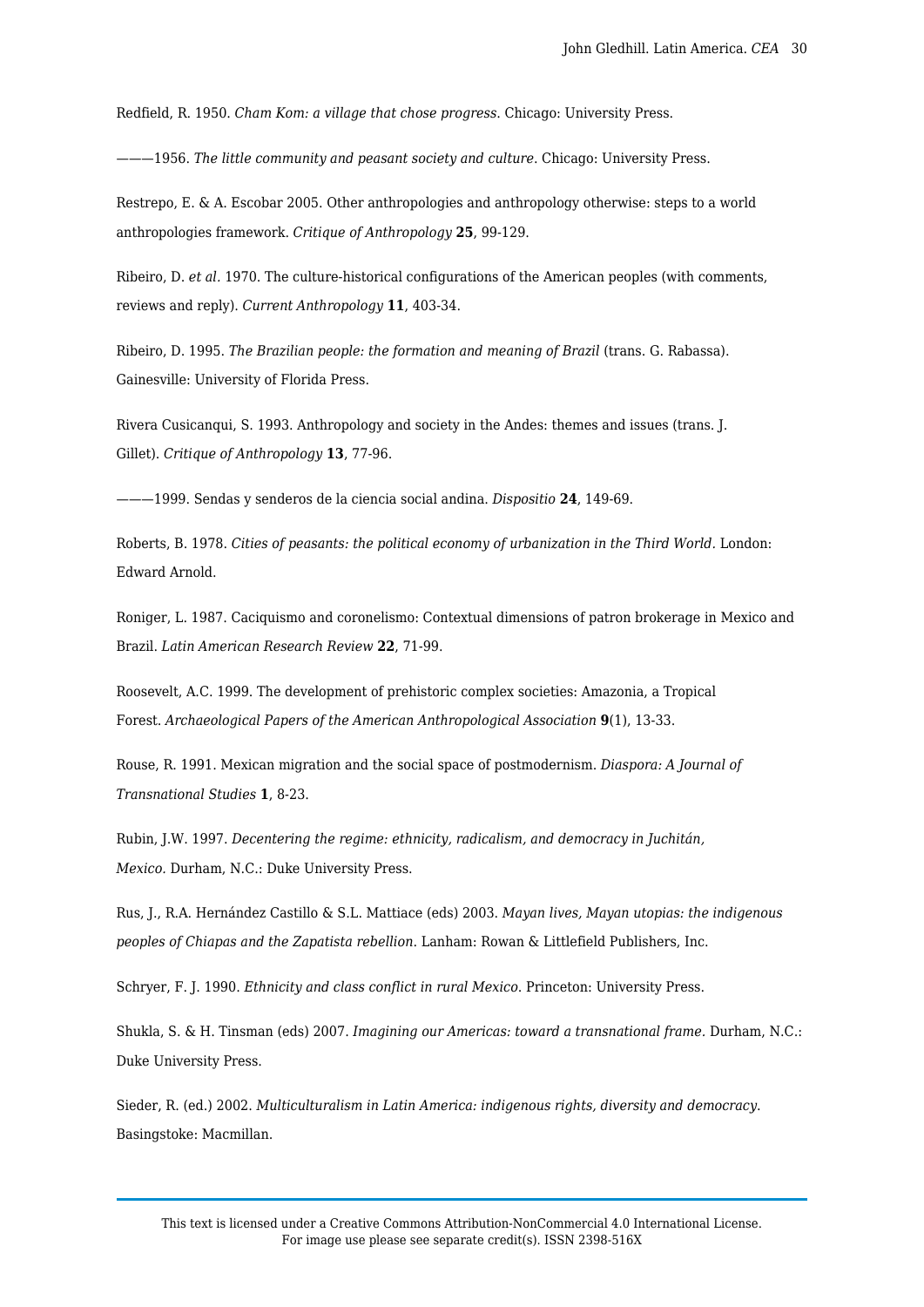Silverblatt, I.M. 1987. *Moon, sun, and witches: gender ideologies and class in Inca and Colonial Peru*. Princeton: University Press.

Smith, C. 1999. Why write an exposé of Rigoberta Menchú? *Latin American Perspectives* **26**, 15-28.

Smith, G., 1991. *Livelihood and resistance: peasants and the politics of land in Peru.* Berkeley: University of California Press.

Smith, N. 2002. New globalism, new urbanism: gentrification as global urban strategy. *Antipode* **34**, 427-50.

Souza, J. 2000. Gilberto Freyre e a singularidade cultural brasileira. *Tempo Social* **12**, 69-100.

Speed, S., R.A. Hernández Castillo & L. Stephen 2006. *Dissident women: gender and cultural politics in Chiapas*. Austin: University of Texas Press.

Starn, O. 1991. Missing the revolution: anthropologists and the war in Peru. *Cultural Anthropology* **6**, 63-91.

Stephen, L. 2010. *Women and social movements in Latin America: power from below*. Austin: University of Texas Press.

Stocking, G.W. 1982. Afterword: a view from the center. *Ethnos* **47**, 172-86.

Vasconcelos, J. 1948 [1925]. *La raza cósmica: misión de la raza iberoamericana* (2nd ed.). Buenos Aires: Espasa-Calpe.

Velho, O. 2003. A pictografia da tristesse: uma antropologia do nation-building nos trópicos. *Ilha* **5**, 5–22 (republished in English in Escobar, A. & G. L. Ribeiro (eds) 2006. *World anthropologies: disciplinary transformations within systems of power.* Oxford: Berg).

Vergara-Camus, L. 2014. *Land and freedom: The MST, the Zapatistas and peasant alternatives to neoliberalism*. London: Zed Books.

Vértiz de la Fuente, C. 2019. El Compromiso de León-Portilla. *Proceso* **2240**, 58-62 (available online: <https://www.proceso.com.mx/602805/el-compromiso-de-leon-portilla>). Accessed 9 October 2019.

Viveiros de Castro, E. 1998. Cosmological deixis and Amerindian perspectivism. *Journal of the Royal Anthropological Institute* **4**, 469-88.

Wade, P. 2010. *Race and Ethnicity in Latin America* (2<sup>nd</sup> ed.) London: Pluto Press.

Walker, C.F. 2014. *The Tupac Amaru rebellion*. Cambridge, Mass.: Harvard University Press.